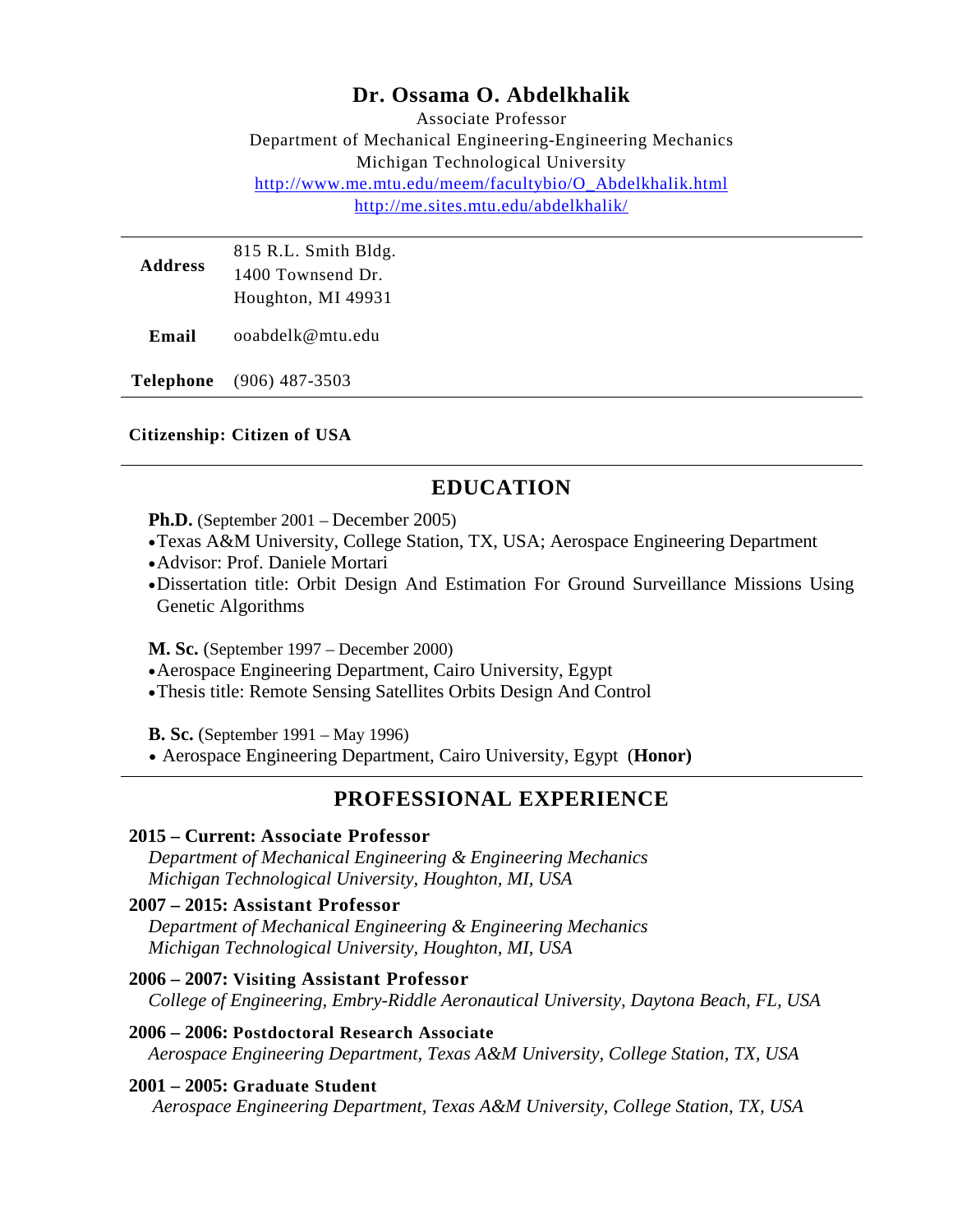#### **2000 – 2001: Visiting Researcher**

*Carlo Gavazzi Space (CGS) Company, Milan, Italy*

#### **1999 – 2001: Research Engineer**

*Egyptian Space Program, National Authority for Remote Sensing and Space Sciences (NARSS), Cairo, Egypt*

#### **1998 – 1999: HVAC mechanical Design Engineer**

*ORASCOM Engineering Design Office, Cairo, Egypt*

#### **1996 – 1997: Teaching Fellow**

*High Institute for Computer and Management Technology, Egypt*

## **COURSES TAUGHT**

#### **Undergraduate Level Courses at Michigan Tech University:**

- $\checkmark$  Dynamic Systems and Controls
- $\checkmark$  Analysis and Design of Feedback Control Systems
- $\checkmark$  Space Mechanics (Top 10% among MTU faculty in students evaluations during 2010/2011 academic year)
- $\checkmark$  Heat Transfer

#### **Graduate Level Courses at Michigan Tech University:**

- $\checkmark$  Optimization
- $\checkmark$  Intermediate Dynamics
- $\checkmark$  Space Mechanics
- $\checkmark$  Advanced Thermodynamics
- $\checkmark$  Orbit Determination Methods

#### **Undergraduate Level Courses at Embry-riddle University:**

- $\checkmark$  Spacecraft Attitude Dynamics and Controls
- $\checkmark$  Controls Systems Analysis and Design
- $\checkmark$  Space Mechanics

## **HONORS AND AWARDS**

- Top 10% in Michigan Tech University faculty in student evaluations in fall 2010
- Medal for Distinction in Undergraduate Studies, Cairo University, 1996
- B.Sc. Dean's list of Recognition (1991-1996)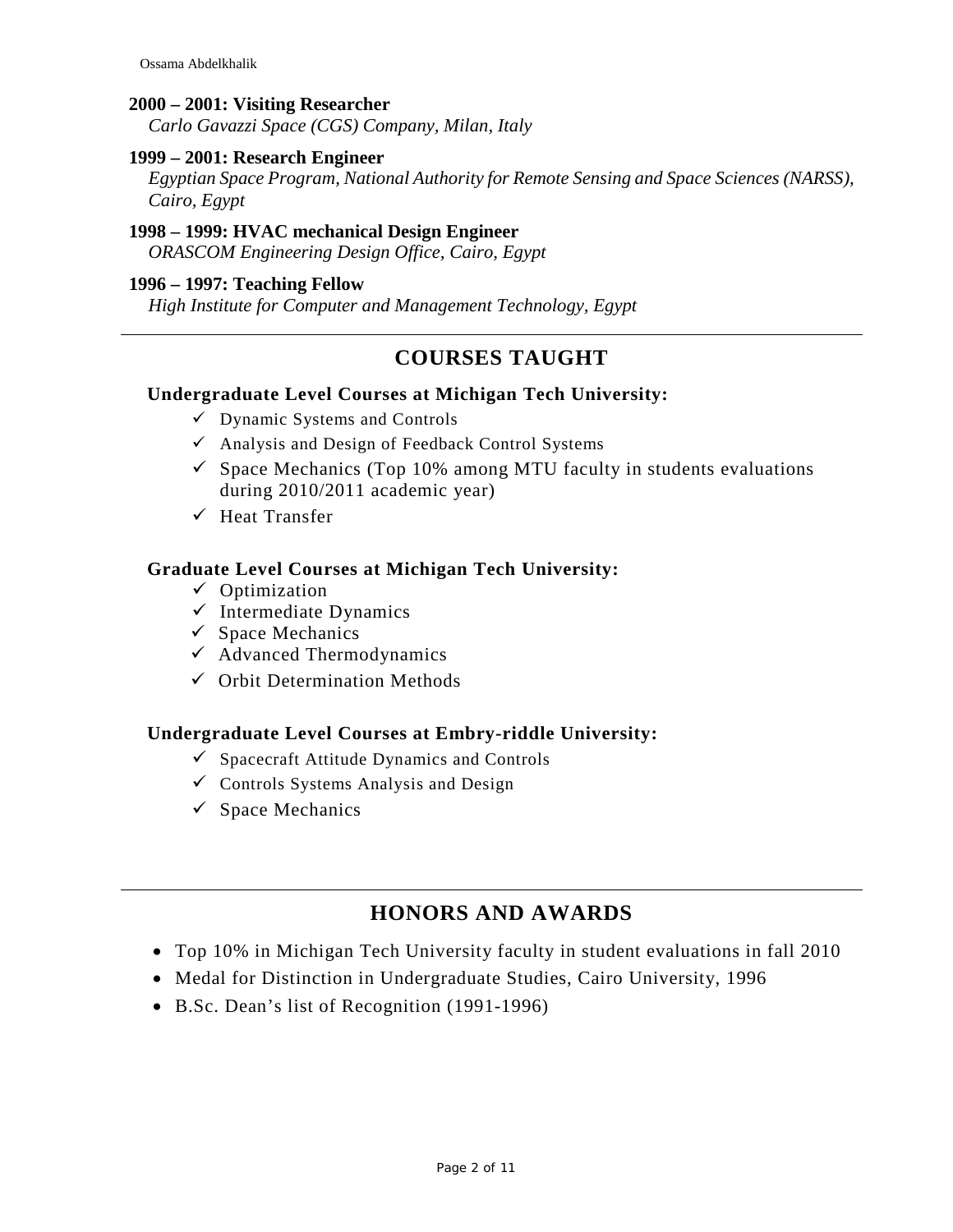## **Funded research Projects**

- 1 **O. Abdelkhalik (PI)** and Rush Robinett (Co-I), "Making Small Wave Energy Converters Cost-effective for Underwater Microgrids Through a 10-fold Improvement in Year-round Productivity", subcontract from *South Dakota School of Mines and Technology, Sponsor: DARPA*, August 2016 – August 2017
- 2 **O. Abdelkhalik (PI)**, "Advanced control of Multi Degree of Freedom Wave Energy Converters", *Sandia National Lab*, July 2016 – June 2017
- 3 **O. Abdelkhalik (PI)** and Rush Robinett (Co-I), "Collaborative Research: On making wave energy an economical and reliable power source for ocean measurement applications", *National Science Foundation*, July 1 2016 – June 30 2018.
- 4 **O. Abdelkhalik (PI),** and Rush Robinett (Co-I), "On integrating new capability into coastal energy conversion systems", Subcontract from South Dakota School of Mines and Technology, *Sponsor: Office of Naval Research*, April 2016 – March 2017
- 5 Umesh Korde (PI), **O. Abdelkhalik (Co-I),** and Rush Robinett (Co-I), "On integrating new capability into coastal energy conversion systems", *Sponsor: Office of Naval Research*, April 2017 – March 2020
- 6 Brad L. King (PI), **O. Abdelkhalik (Co-I)**, Michael Roggeman (Co-I) "Stratus: A CubeSat to Measure Cloud Structure and Winds", *NASA*, June 2016 – June 2018.
- 7 Brad L. King (PI), **O. Abdelkhalik (Co-I)**, Michael Roggeman (Co-I), "Auris: A CubeSat to Measure The Location of a GEO Satellite", *AFRL Nanosat Program*, Jan 2016 – Jan 2018.
- 8 **O. Abdelkhalik (PI)**, "CPS: Breakthrough: Toward Revolutionary Algorithms for Cyber-Physical Systems Architecture Optimization", *National Science Foundation*, January 2015 – January 2018.
- 9 **O. Abdelkhalik (PI)**, "REU: CPS: Breakthrough: Toward Revolutionary Algorithms for Cyber-Physical Systems Architecture Optimization", *National Science Foundation*, May 2015 – April 2016.
- 10 **O. Abdelkhalik (PI)**, "Advanced control of Multi Degree of Freedom Wave Energy Converters", *Sandia National Lab*, November 2014 – September 2016.
- 11 **O. Abdelkhalik (PI)**, "Trajectory Planning for NASA Asteroid Retrieval Mission", *ExoTerra Resource LLC*, September – November 2014.
- 12 W. Weaver (PI), **O. Abdelkhalik (Co-I)**, "Advanced control and energy storage architectures for microgrids", *Sandia National Lab*, January 1, 2014 – August 31, 2014.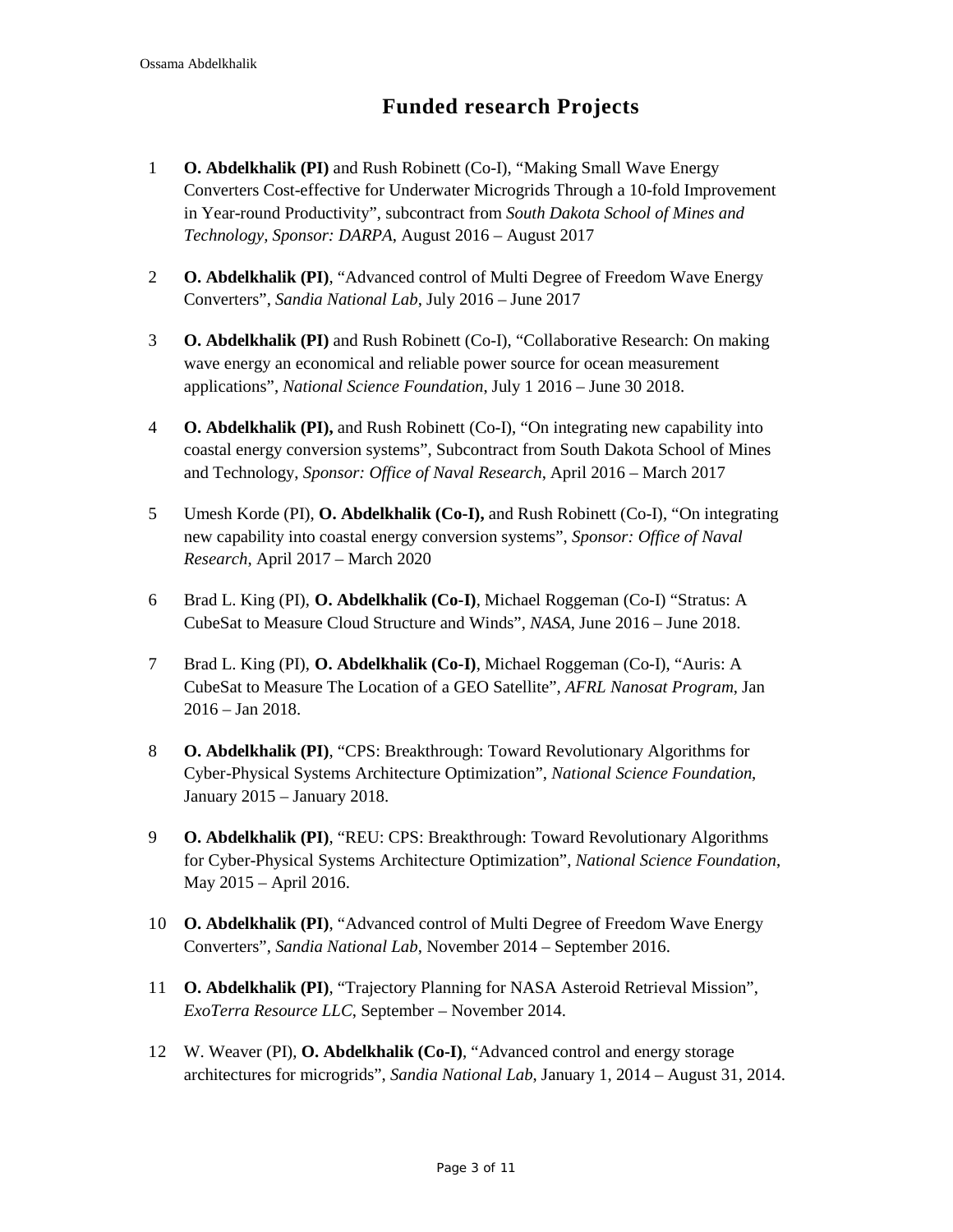- 13 W. Weaver (PI), **O. Abdelkhalik (Co-I)**, "Optimization of energy storage architectures for microgrids - extension", *Sandia National Lab*, September 2014 – April 2015.
- 14 **O. Abdelkhalik (PI)**, "Trajectory Optimization for Solar Electric Propulsion Satellites", *ExoTerra Resource LLC*, September – November 2013.
- 15 **O. Abdelkhalik (PI)**, R. Zekavat, "Estimation of Relative Positions and Attitudes of Microsatellites Constellations Using Wireless Local Positioning System," *Michigan Space Grant Consortium, NASA*, February 2009 – February 2010.
- 16 B. Chen (PI), **O. Abdelkhalik (Co-I)**, "Initial Analysis for a Semi-Active Vibration Damping System for Spacecraft in Launch Vehicles," *Michigan Space Grant Consortium, NASA*, Feb. 2009- Feb. 2010.
- 17 **O. Abdelkhalik (PI),** "Feasibility study for a Non-GPS Auto Navigation system," *MUCI*, February 2008-August 2008
- 18 **O. Abdelkhalik (PI),** "Feasibility Study for repeated shadow track mission," *Advanced Technology Solutions LLC*, October 15, 2008 - August 14, 2009.

## **INVITED TALKS/SEMINARS**

- **O. Abdelkhalik**. ``*Systems Architecture Optimization Using Hidden Genes Genetic Algorithms,"* University of New Mexico, Albuquerque, NM, April 2017.
- **O. Abdelkhalik**. ``*Systems Architecture Optimization Using Hidden Genes Genetic Algorithms,"* Air Force Research Lab, Albuquerque, NM, February 2017.
- **O. Abdelkhalik**. ``*Systems Architecture Optimization Using Hidden Genes Genetic Algorithms,"* Sandia National Labs, October 2016.
- **O. Abdelkhalik**. `` *Variable-Size Optimization with application to Interplanetary Space Trajectories Design,"* Department of Aerospace Engineering, University of Illinois, Urbana Champaign, Graduate seminar series, February 2013.
- **O. Abdelkhalik**. ``*Interplanetary Trajectory Optimization*," the International Congress of Mechanical Engineering IMPULSO 25, Monterrey, Mexico, 15-17 November 2012
- **O. Abdelkhalik**. ``*Solution To The Sixth Global Trajectory Optimization competition*," GTOC6 workshop, International Symposium on Space Flight Dynamics, Pasadena, CA, October 2012.
- **O. Abdelkhalik**. ``*Interplanetary Trajectory Optimization,*" invited in the schools:
	- Aerospace Engineering Department, Cairo University, Egypt, July 2012
	- Mechanical and Aerospace Engineering Department, West Virginia University, February 2012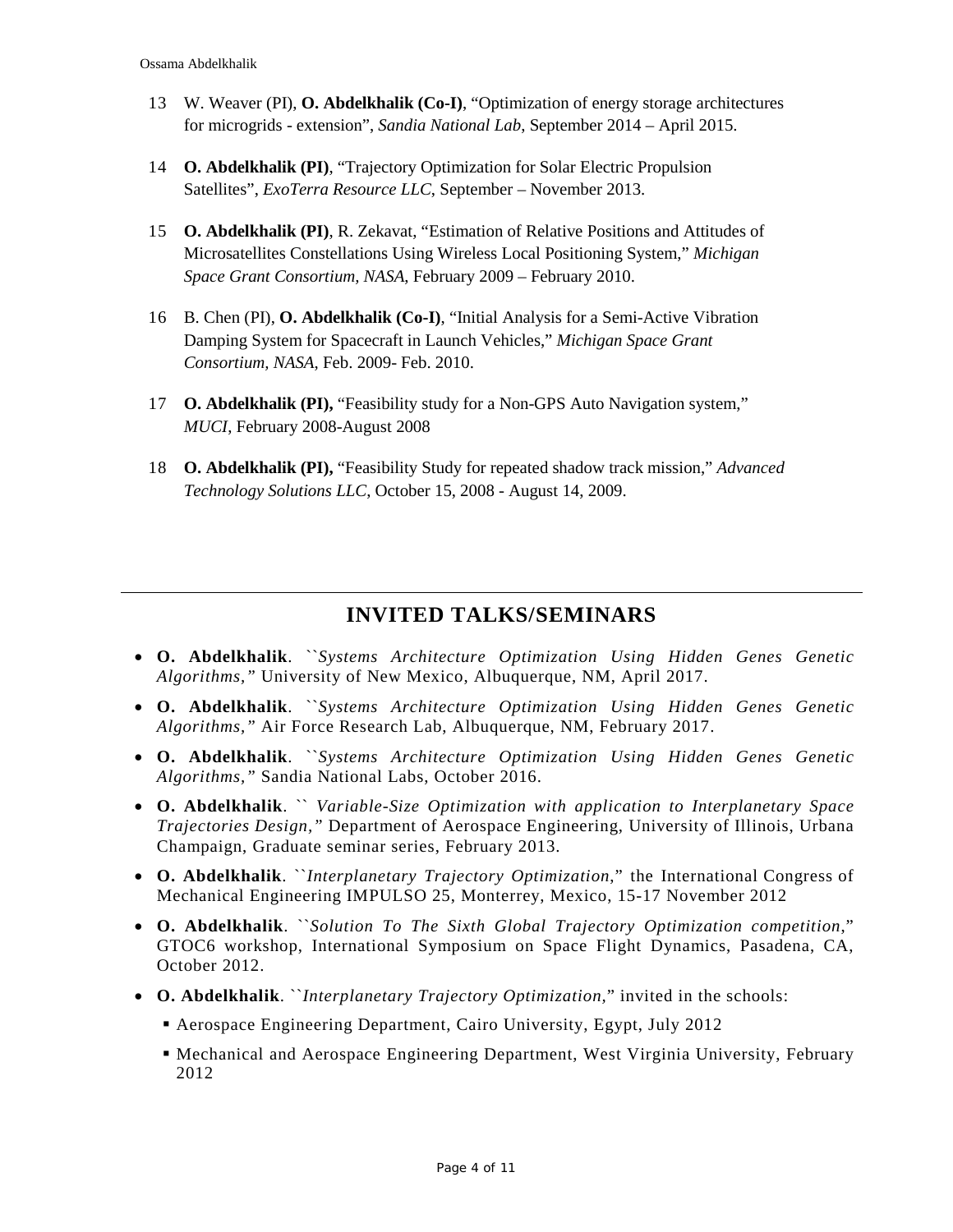- **O. Abdelkhalik**. ``*Dynamic Penalty Function Evolutionary Algorithms for Oil and Gas Reservoir History Matching*," Qatar Petroleum Research and Technology Office, Doha, Qatar, July 2012.
- **O. Abdelkhalik**. ``*Novel Algorithms for Variable Size Design Space Optimization*," General Electric, Qatar Science and Technology Park, Doha, Qatar, June 2012.
- **O. Abdelkhalik**. ``*Interplanetary Trajectory Optimization*," Department of Aerospace Engineering, Khalifa University, UAE, June 2011
- **(Teleconference presentation) O. Abdelkhalik**. ``*Rapid Shape Based Trajectory Construction using Fourier Series Approach*," NASA Johnson Space Center, May 2011
- **O. Abdelkhalik**. ``*Dynamic Penalty Function Evolutionary Algorithms for Oil and Gas Reservoir History Matching*," MAERSK, Qatar Science and Technology Park, Doha, Qatar, March 2011.
- **O. Abdelkhalik**. ``*Interplanetary Trajectory Optimization*," Department of Mechanical and Aerospace Engineering, New Mexico State University, Feb 2010
- **O. Abdelkhalik**. ``*Orbit design for remote sensing missions using genetic algorithms*," Aerospace Engineering Dept. at San Jose State University, April 2009
- **O. Abdelkhalik**. ``*Orbit design for remote sensing missions using genetic algorithms*," Aerospace Engineering Dept. at Mississippi State University, March 2009
- **O. Abdelkhalik**. ``*Optimal Space Orbits Design*," Signal and System Seminar Series, ECE Department, MTU, October 2008.
- **O. Abdelkhalik**. ``*Optimal Space Orbits Design*," I/UCRC Space Propulsion and Power Research, Hartford, CT, July 24 2008.
- **O. Abdelkhalik**. ``*Orbit Design for Ground Surveillance Missions Using Genetic Algorithms*," invited in the following schools:
	- Mechanical & Industrial Engineering Dept. at Concordia University, Montreal, Canada, June 2006.
	- Aerospace Engineering Dept. at Embry-Riddle Aeronautical University, May 2006.
	- Aerospace Engineering Dept. at Mississippi State University, March 2006.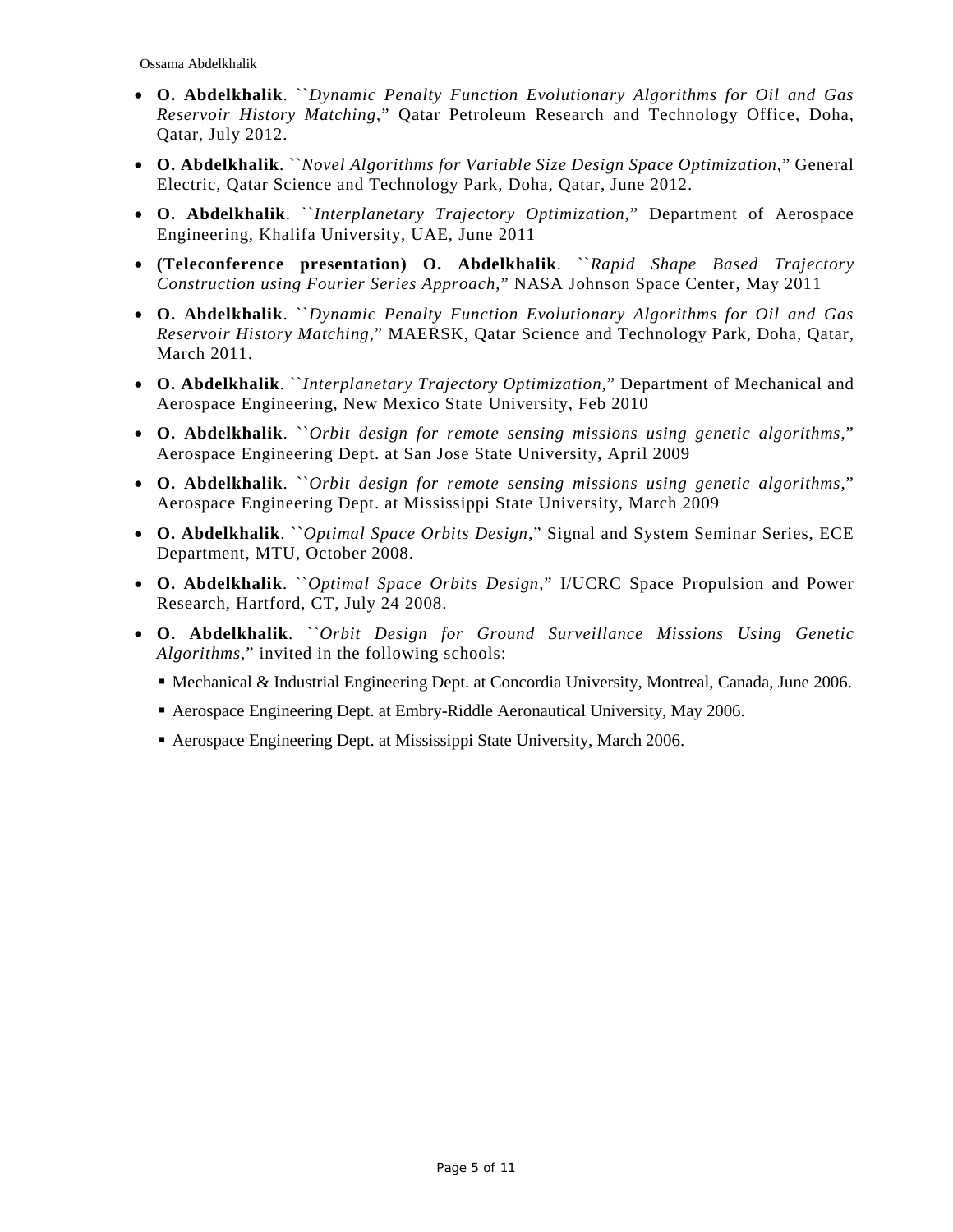## **RESEARCH SUPERVISION**

|                | $\triangleright$ PhD students:                                                 |
|----------------|--------------------------------------------------------------------------------|
| Graduated      | Ahmed Gad, graduated in Summer 2011<br>1.                                      |
|                | 2.<br>Shu-Ting Goh, graduated in Summer 2012                                   |
|                | 3.<br>Ehsan Taheri, graduated in Fall 2014                                     |
| <b>Current</b> |                                                                                |
|                | 4.<br>Shadi Darani, will start in Spring 2014                                  |
|                | 5.<br>Shangyan Zou, started Fall 2015                                          |
|                | Jiajun Song, started Fall 2015<br>6.                                           |
|                | 7.<br>Jiayang Lyu, started Summer 2016                                         |
|                | 8.<br>Sameh Darwish, started Summer 2017                                       |
|                | 9.<br>Mohammed Desouky, started Spring 2017                                    |
|                | $> MS$ students:                                                               |
| Graduated      | Neelima Addanki, graduated in Spring 2011<br>1.                                |
|                | 2.<br>Nick Mastricola, graduated in Fall 2010                                  |
|                | 3.<br>Shangyan Zou, graduated 2015                                             |
|                | 4.<br>Nirag Sheth, graduated 2015                                              |
|                | 5.<br>Karthik Mysore Srinivasa, graduated 2015                                 |
|                | Jonathan Curtis, graduated 2015<br>6.                                          |
|                | Omkar Dilip Rane<br>7.                                                         |
|                | Sanil Mhatre<br>8.                                                             |
|                |                                                                                |
|                | > Undergraduate Students Groups:                                               |
|                | CanSat student team – Aerospace Enterprise – 2009/2010 and 2010/2011<br>1.     |
|                | 2.<br>Space Based Power Satellite systems - Aerospace Enterprise - Spring 2011 |
|                | 3.<br>Interplanetary Trajectory Optimization Team – started Spring 2014        |
|                | $\triangleright$ Undergraduate Supervised Research:                            |
|                | 1. Abbey Senczyszyn, summer 2015                                               |
|                | $\triangleright$ Graduate Advising Committee member:                           |

- 1. Bingxi Li, Mechanical Engineering-Engineering Mechanics Department, Michigan Technological University, PhD defense, December 2017.
- 2. Leslie Castelino, Mechanical Engineering-Engineering Mechanics Department, Michigan Technological University, MS defense, July 2017.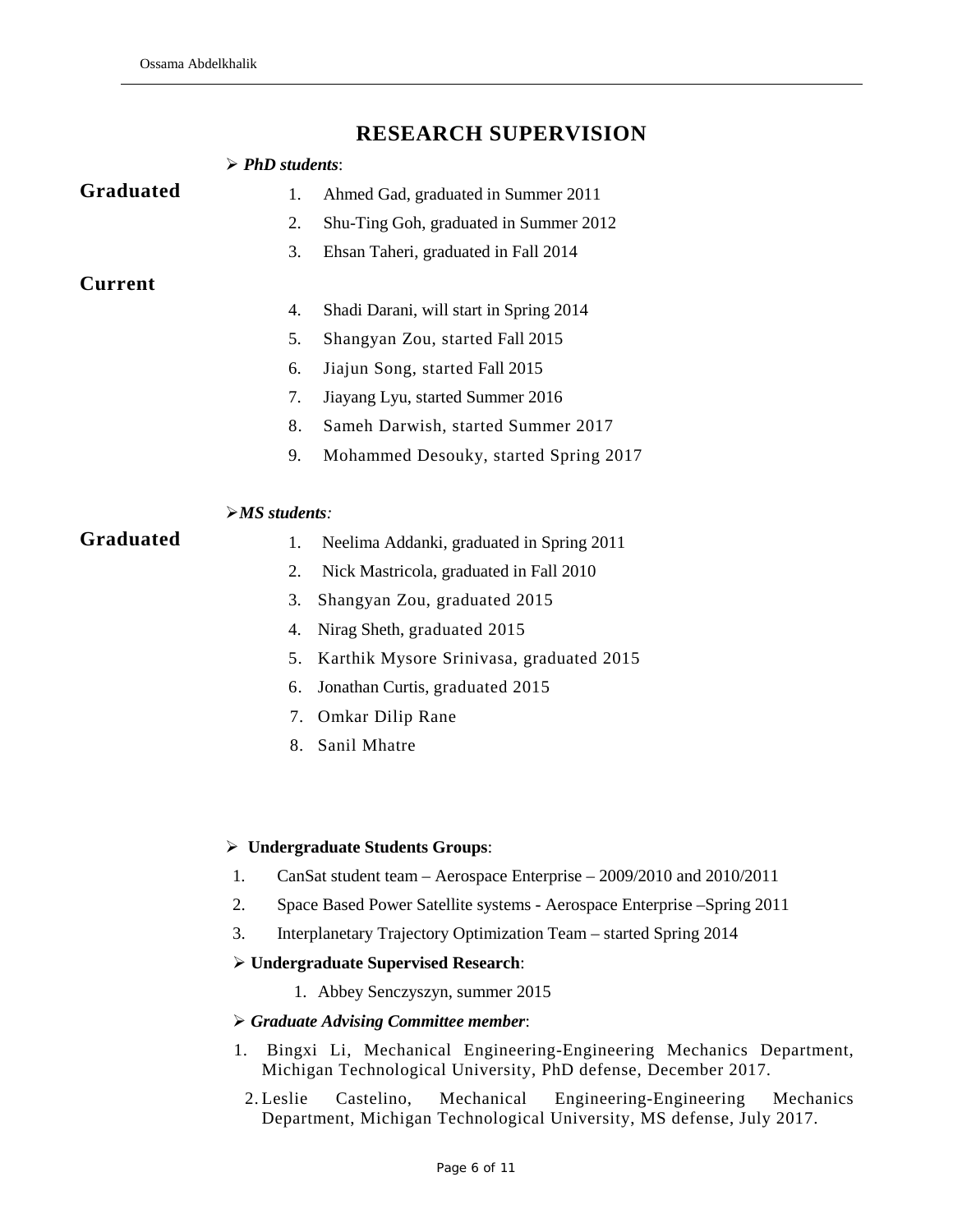- 3. Guilherme Aramizo Ribeiro, Mechanical Engineering-Engineering Mechanics Department, Michigan Technological University, MS defense and PhD proposal, July 2017.
- 4. Luting Wang, PhD student, Mechanical Engineering-Engineering Mechanics Department, Michigan Technological University, proposal defense Dec 2016.
- 5. Chaofeng Wang, PhD student, Electrical and Computer Engineering Department, Michigan Technological University, Proposal defense Aug 2016
- 6. Baifan Wu, MS student, Mechanical Engineering-Engineering Mechanics Department, Michigan Technological University, defense in 2013
- 7. Hui Meen Nyew, PhD student, Computer Science Department, Michigan Technological University, proposal defense in August 2012.
- 8. Mohsen Pourkhaatoun, PhD student, Electrical and Computer Engineering Department, Michigan Technological University, Defended April 2011.
- 9. Wenjia Liu, PhD student, Electrical and Computer Engineering Department, MTU
- 10. Mehmet Bicak, PhD dissertation, "Application of Squeeze film dampers for Reducing Vibration" Electrical and Computer Engineering Department, Michigan Technological University, Defended April 2011.
- 11. Zhonghai Wang, PhD dissertation, "High Performance Localization via Multi-Node TOA-DOA Fusion" Electrical and Computer Engineering Department, Michigan Technological University, Defended December 2010.
- 12. Marie-Emmanuelle Ricour, Master thesis, "Optimization of active rendezvous trajectories by genetic algorithms," Aerospace Engineering Department, Embry-Riddle Aeronautical University, 2006

#### *PhD Qualifying Exam Committee member*:

- 1. Xian Li, Mechanical Engineering-Engineering Mechanics Department, Michigan Technological University, Advisor Mo Rastgar. Fall 2016
- 2. Bryan Page, Mechanical Engineering-Engineering Mechanics Department, Michigan Technological University, Advisor Nina Mahmoudian. Fall 2016
- 3. Zouhra B., Mechanical Engineering-Engineering Mechanics Department, Michigan Technological University, Advisor G. Parker. Fall 2015
- 4. Amanda O'Niel, PhD student, Mechanical Engineering-Engineering Mechanics Department, Michigan Technological University, Spring 2015
- 5. Brandon Jackson, PhD student, Mechanical Engineering-Engineering Mechanics Department, Michigan Technological University, Fall 2014
- 6. Xin Wang, PhD student, Mechanical Engineering-Engineering Mechanics Department, Michigan Technological University, Spring 2014
- 7. Edmond Mayer, PhD student, Mechanical Engineering-Engineering Mechanics Department, Michigan Technological University, passed qualifying spring 2012.
- 8. Mark Hopkins, PhD student, Mechanical Engineering-Engineering Mechanics Department, Michigan Technological University, passed qualifying spring 2012.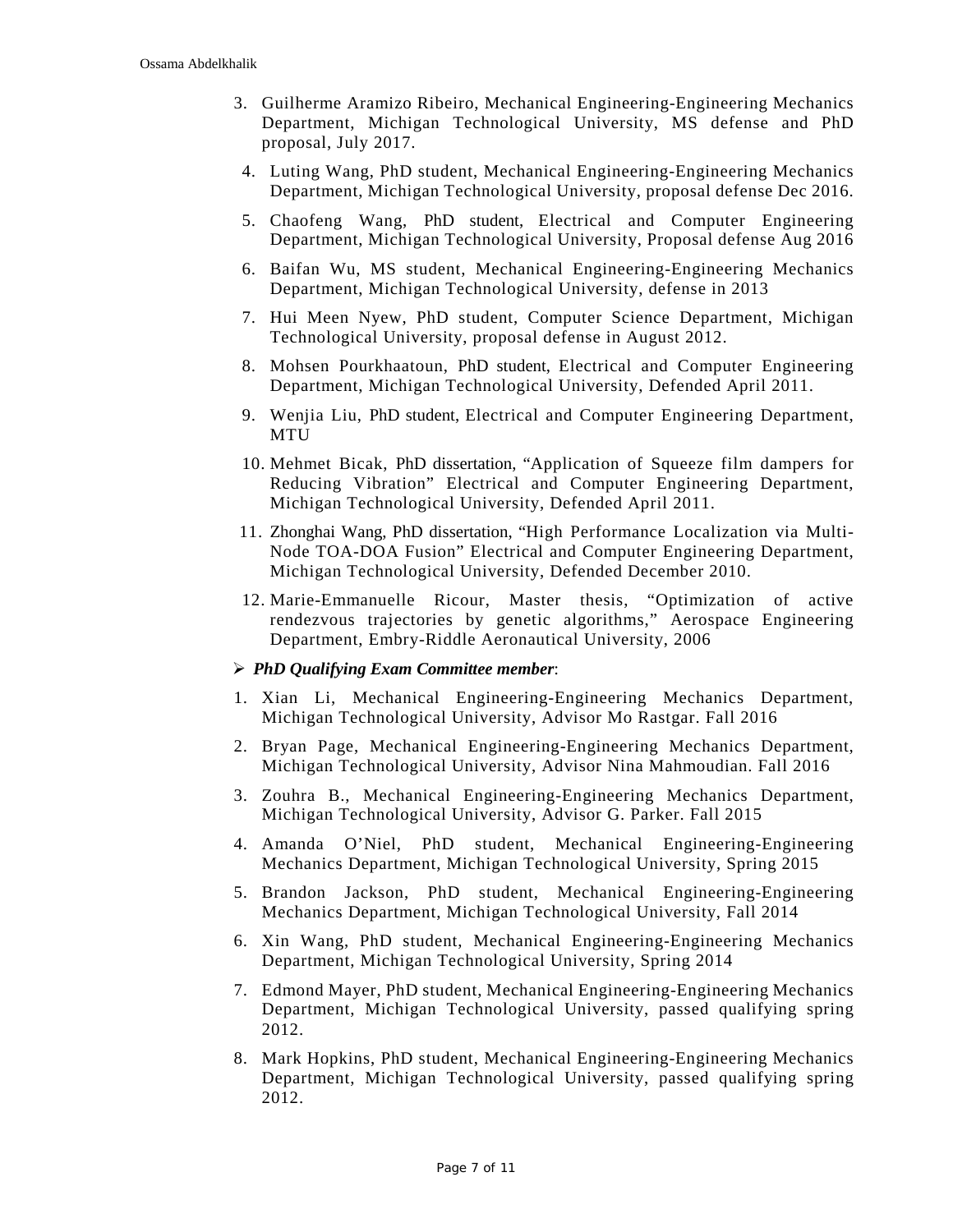- 9. Kurt Terhune, PhD student, Mechanical Engineering-Engineering Mechanics Department, Michigan Technological University, passed qualifying spring 2012.
- 10. Yun Wang, PhD student, Mechanical Engineering-Engineering Mechanics Department, Michigan Technological University, qualifying exam fall 2012.
- 11. Ming Cheng, PhD student, Mechanical Engineering-Engineering Mechanics Department, Michigan Technological University, qualifying exam Spring 2013.
- 12. Zicheng Ge, PhD student, Mechanical Engineering-Engineering Mechanics Department, Michigan Technological University, qualifying exam fall 2012.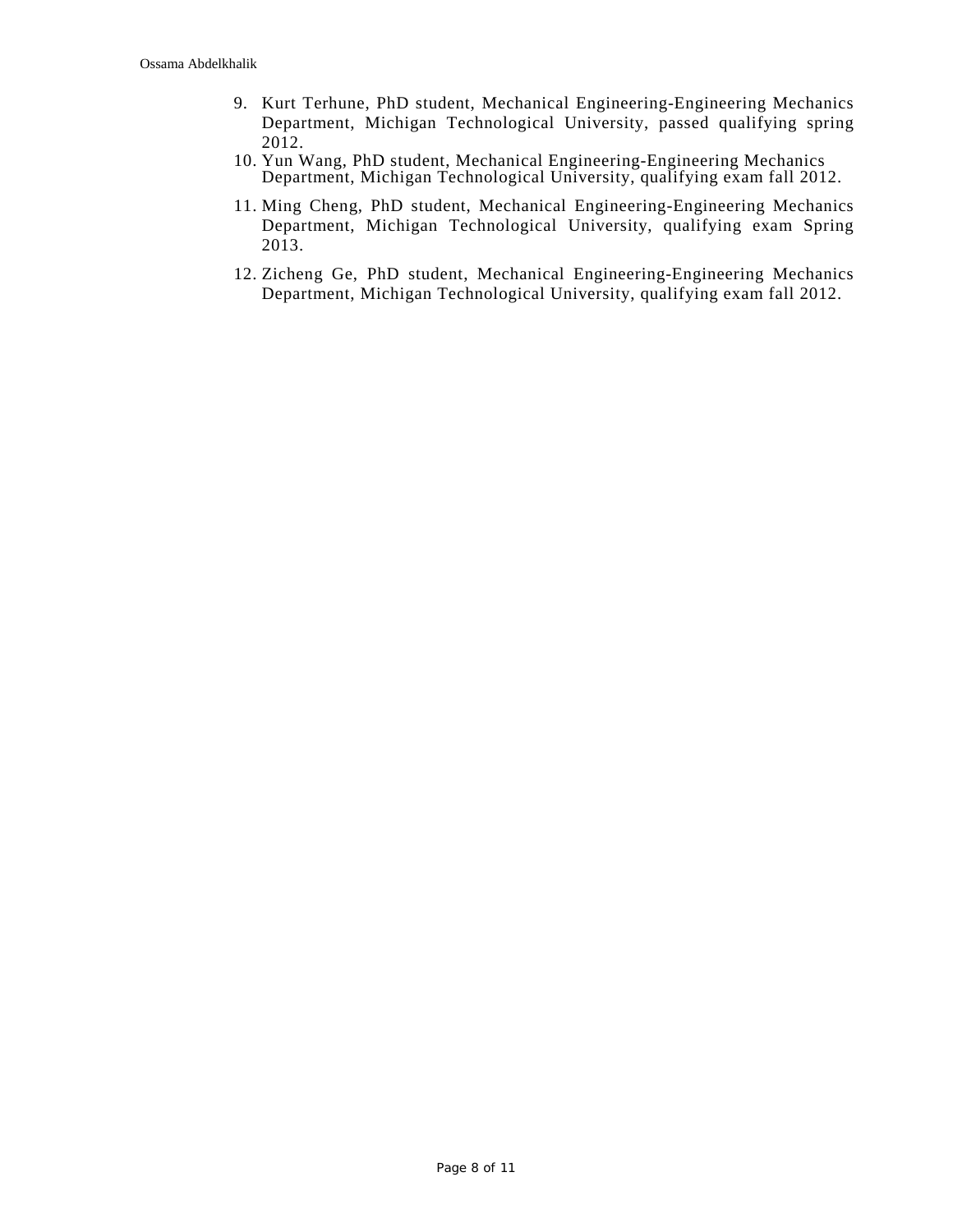## **SERVICE AND ACTIVITIES**

#### **Conference General Chair:**

1. AAS/AIAA Space Flight Mechanics Meeting, Santa Fe, NM, USA, January 2014

#### **Conference Track Co-Organizer:**

- 2. ASME Power & Energy conference, June 2017: Renewable Energy Systems
- 3. ASME Power & Energy conference, June 2018: Renewable Energy Systems

#### **Conference Session co-organizer / co-chair:**

- 1. IEEE Aerospace Conference, Session: Space-Based Solar Power Transfer, March 2011, and March 2012.
- 2. ASME Power & Energy conference, June 2018: Renewable Energy Systems
- 3. ASME Power & Energy conference, June 2017: Distributed and Small Scale Generation
- 4. OCEANS 17, Anchorage, Alaska, USA, September 18-21, 2017. Session # AK-3: Energy from the oceans, coasts and rivers 3 - Wave Energy.

#### **Conference Session Chair:**

- 1. AIAA/AAS Astrodynamics Specialist Conference, 2-5 August 2010, Toronto, Ontario, Canada, Session # ASC-13: Tracking and Estimation
- 2. 20th AAS/AIAA Space Flight Mechanics Meeting, February 14-17, 2010, San Diego, California, Session # 4: Atmospheric Re-entry and Lunar Mission Analysis
- 3. AAS/AIAA Astrodynamics Specialist Conference, Girdwood, Alaska, USA, July 31 - August 4, 2011. Session # 15: Satellite Constellations
- 4. AAS/AIAA Astrodynamics Specialist Conference, Minneapolis, MN, USA, August 13-16, 2012. Session # 100-ASC-15: Formation Flying III, and Session #120-ASC-18: Constellations
- 5. AAS/AIAA Space Flight Mechanics Meeting, Kauai, Hawaii, USA, February 10 14, 2013. Session # 21: Rendezvous and Formation Flying
- 6. AIAA Space and Astronautics Forum and Exposition, San Diego, CA, USA, August 4 – 7, 2014. Session # 21: Rendezvous and Formation Flying
- 7. AAS/AIAA Astrodynamics Specialist Conference, Vail, CO, USA, August 9- 13, 2015. Session: Astrodynamics–1.
- 8. OCEANS 17, Anchorage, Alaska, USA, September 18-21, 2017. Session # AK-2: Energy from the oceans, coasts and rivers 2 - Wave Energy.

**Technical Program Committee Member of the International Conference on Recent Developments in Control, Automation and Power Engineering (RDCAPE 2015), [http://rdcape.com/,](http://rdcape.com/) 12-13 March 2015, Noida (UP) India**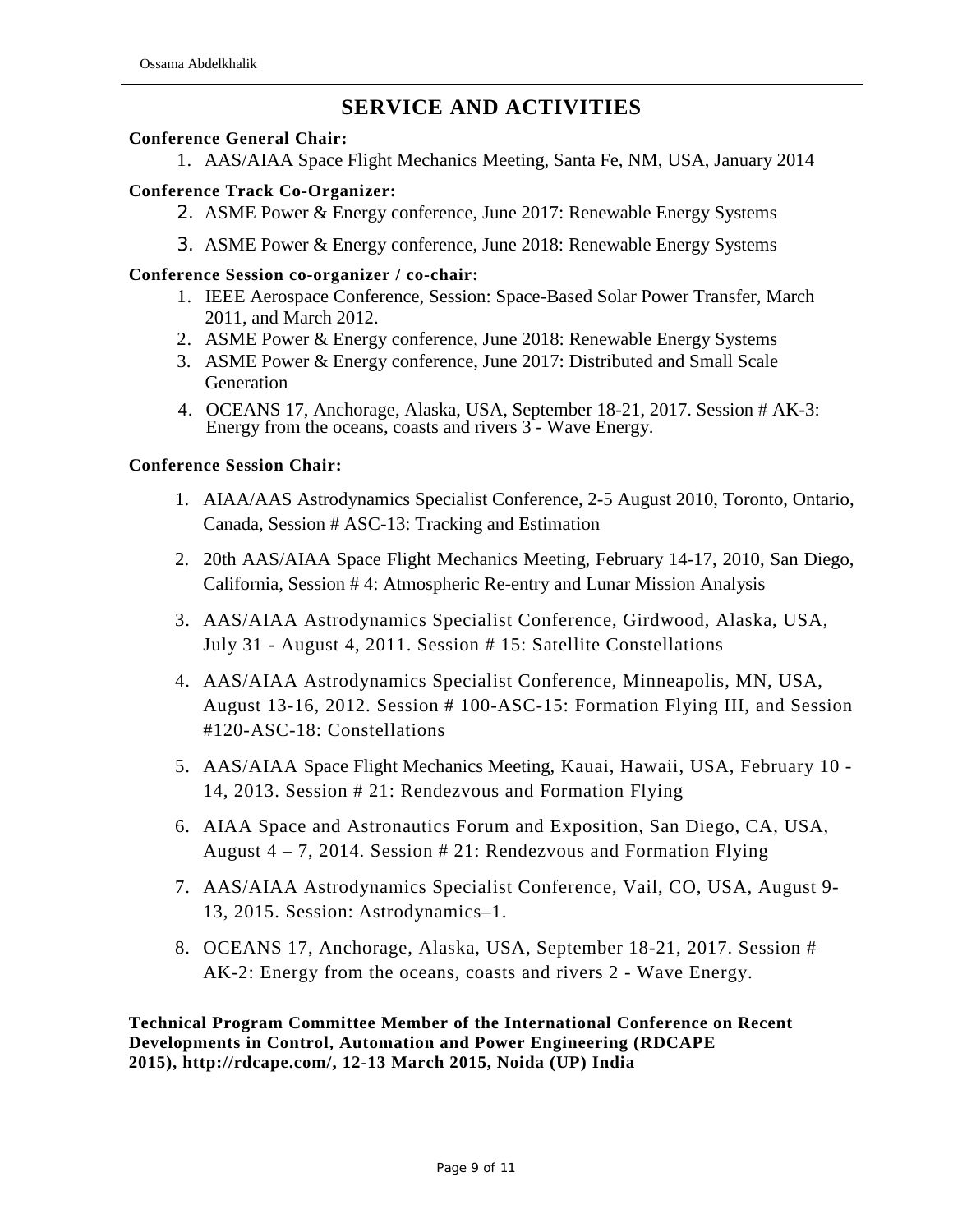#### **Technical Committee Member:**

Astrodynamics Technical Committee, American Institute of Aeronautics and Astronautics (AIAA), 2009 - current. Duties:

- $\checkmark$  Best paper award committee, chair. February 2013-current
- $\checkmark$  Educational Point Of Contact, 2009-current

#### **Prepared Abstracts for the annual AIAA Undergrad Team Space Competition**

- Space-Based Power Satellite System Design, 2012 (**accepted, and also prepared the RFP**)
- $\checkmark$  Space-Based Power Satellite System Design, 2011

#### **Review Service**

| <b>Guest</b>                   | MDPI Journal of Marine Science & Engineering, ISSN 2077-1312                                                                                                                                                                                                            |
|--------------------------------|-------------------------------------------------------------------------------------------------------------------------------------------------------------------------------------------------------------------------------------------------------------------------|
| <b>Associate</b>               | http://www.mdpi.com/journal/jmse                                                                                                                                                                                                                                        |
| <b>Editor</b>                  | Special issue "Ocean Wave Energy Conversion", 2019                                                                                                                                                                                                                      |
| <b>Book</b><br><b>Reviewer</b> | Space Mission Engineering: The NewSMAD, Jim Wertz, Microcosm.<br><i>Chapters reviewed:</i> 1. History of Spaceflight, 9. Orbits and Astrodynamics,<br>18. Space Mission Geometry, 20.1 American versus international approaches<br>to space logistics and manufacturing |

#### **Journal Reviewer:**

- 1. IEEE Transactions on Computational Intelligence
- 2. IEEE Transactions on Sustainable Energy
- 3. Journal of Guidance Dynamics and Controls, AIAA
- 4. Journal of Spacecraft and Rocket, AIAA
- 5. IEEE Transactions on Aerospace and Electronic Systems
- 6. Journal of Astronautical Sciences, AAS
- 7. Journal of Dynamic Systems, Measurement and Control, ASME
- 8. Acta Astronautica, Elsevier
- 9. Journal of Aerospace Science and Technology, Elsevier
- 10. Proceedings of the Institution of Mechanical Engineers, Part G, Journal of Aerospace Engineering
- 11. Chinese Journal of Aeronautics
- 12. IIUM Engineering Journal
- 13. IWCMC 2008 Communication and Information Theory Symposium
- 14. Online Journal of Space Communication
- 15. Journal of Aerospace Engineering, Sage Publications, UK

#### **Reviewer for NASA Postdoctoral Program: 2016, 2017**

**Reviewer: University Space Research Association (USRA) Scholarship Award program.**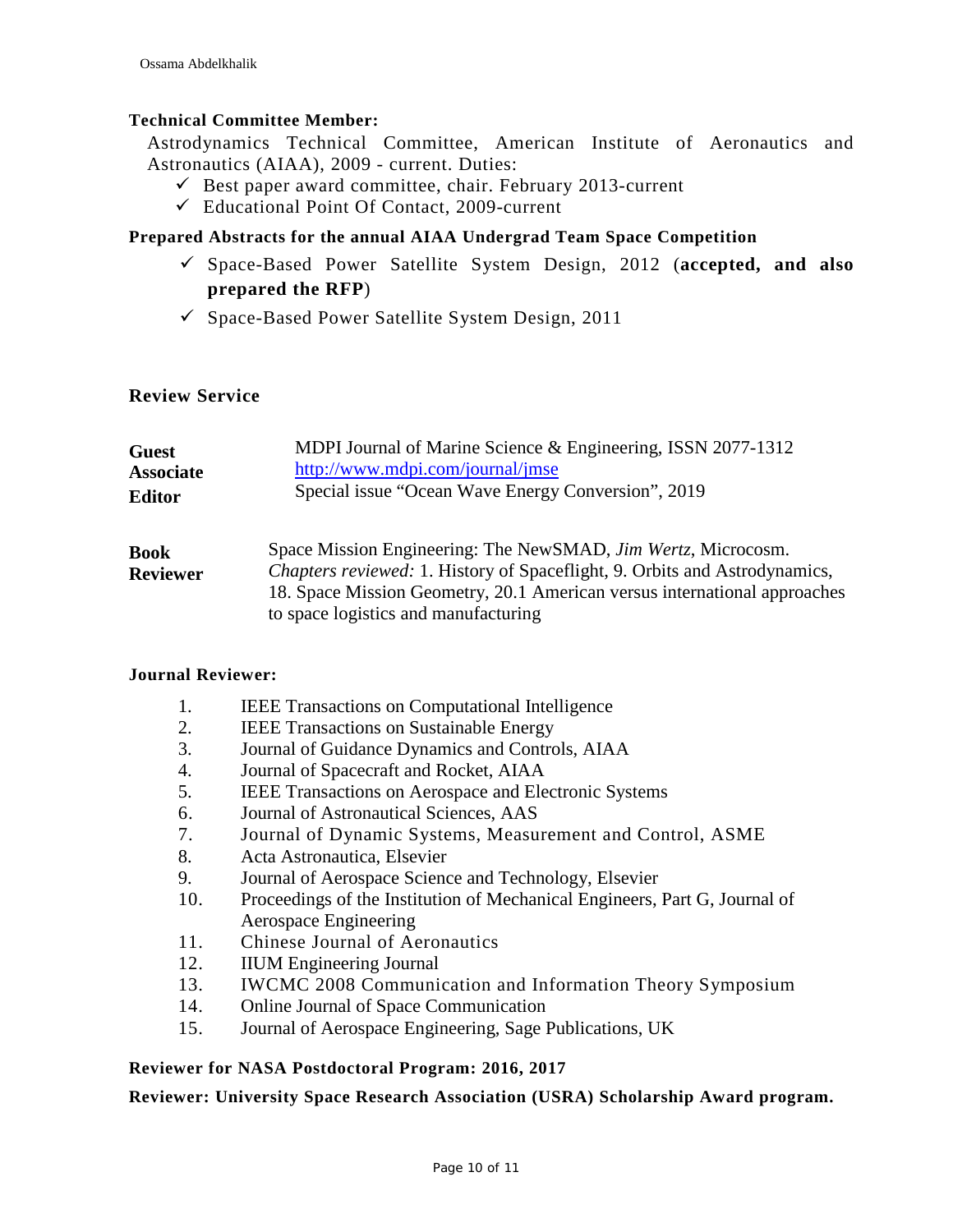#### **Reviewed applications from undergrads for NASA scholarships**

**Member of the International Advisory Committee of the International Islamic University in Malaysia (IIUM) Engineering Journal**

#### **Member of The Review Committee for Marshal Scholarship Applications at Michigan Tech University, 2017**

**Participated in the following editions of the Global Trajectory Optimization Competition (GTOC)**

- GTOC 5, October 2010,<http://mech.math.msu.su/gtoc5/>
- GTOC 6, August 2012, Rank 13
- GTOC 7, May 2014, Rank 20
- GTOC 9, May 2017, Rank 16

#### **Service in the Department of Mechanical Engineering-Engineering Mechanics at MTU:**

- $\checkmark$  Alternate senator: September 2017 current
- $\checkmark$  Faculty Development Committee member: September 2017 September 2019
- $\checkmark$  Graduate Seminar Committee member: September 2007 August 2011
- $\checkmark$  Curriculum Committee member: September 2011 August 2013
- $\checkmark$  Computer Committee member: September 2010 August 2011
- $\checkmark$  Faculty search committee member Design and Dynamical Systems: Spring 2010, 2016

#### **Judge (reviewed at least three papers in each)**

- 2011 AIAA Student Conference Region VII-AU, Melbourne, 24-25 November
- $\checkmark$  2012 International Student Paper Conference, 9 January, Nashville, TN
- $\sim$  2011 International Astronautical Congress

#### **Participated in the following Michigan Tech events**

- $\checkmark$  Graduate School Orientation, fall 2008
- $\checkmark$  Graduate Student Council (GSC) Research Symposium, Spring 2008
- $\checkmark$  Mechanical Engineering Engineering Mechanics Department Preview Day, Spring 2009
- $\checkmark$  Annual Western Upper Peninsula Science Fair Spring 2008, 2010, 2011
- $\checkmark$  Advisor/Campus Security Act Training Workshop, 25 September 2012
- $\checkmark$  Foreign National Security and Export Control Workshop, 11 April 2013

#### **Representing Michigan Tech University in the University Space Research Association –** Spring 2009 – current

#### **Faculty Advisor for the Muslim Student Association - Michigan Tech University Fall 2008 – current**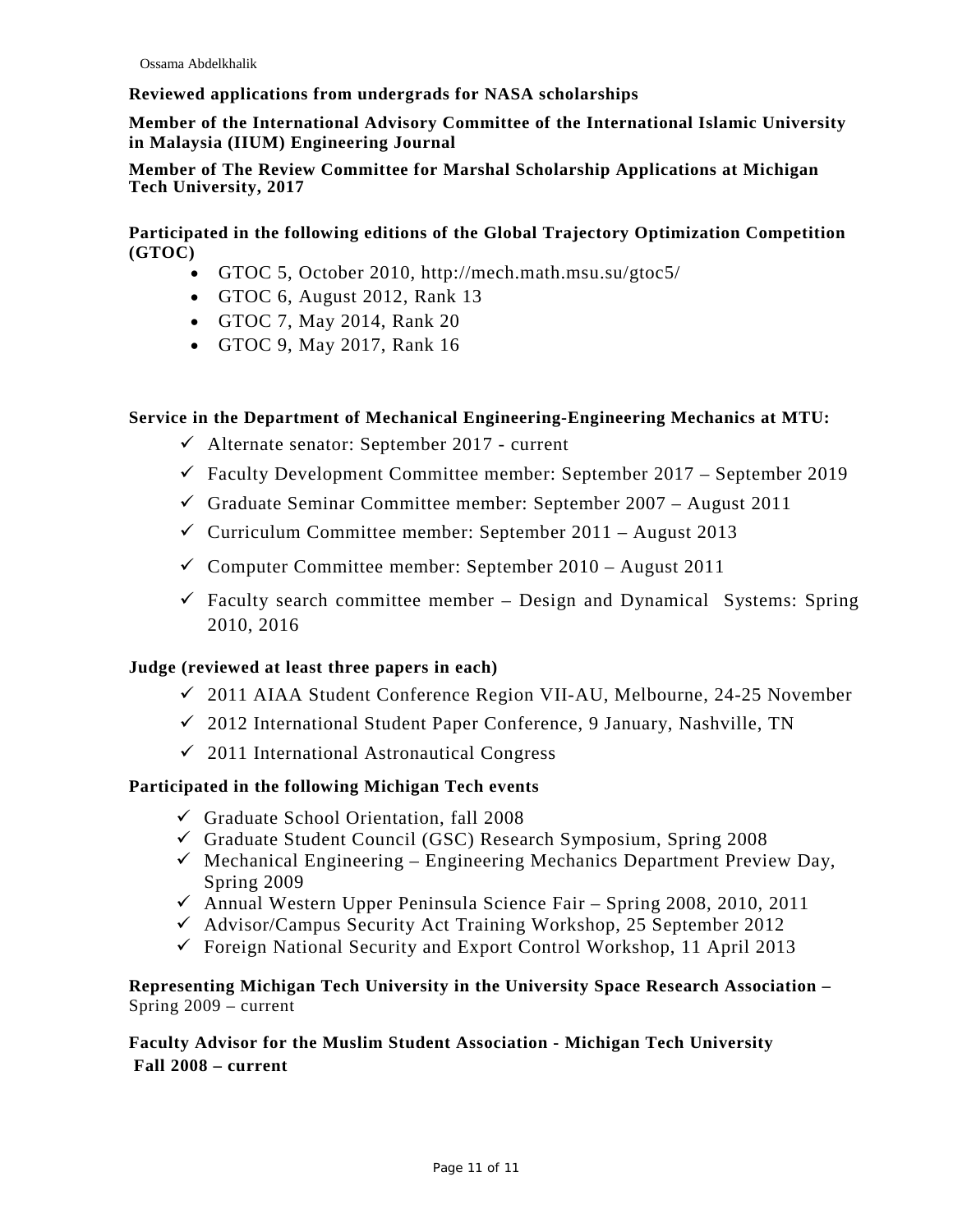# **PUBLICATIONS**

## **Journal Publications**

- **1.** Shadi Darani and **Ossama Abdelkhalik**, *Convergence Analysis of Hidden Genes Genetic Algorithms in Space Trajectory Optimization*, AIAA Journal of Aerospace Information Systems, accepted December 2017.
- **2.** Shadi Darani and **Ossama Abdelkhalik**, *On Space Trajectory Optimization Using Hidden-Genes Genetic Algorithms*, AIAA Journal of Spacecraft and Rockets, accepted November 2017.
- **3.** Ryan Coe, Giorgio Bacelli, David G Wilson, **Ossama Abdelkhalik**, Umesh A Korde, Rush D Robinett, *A comparison of control strategies for wave energy converters*. International Journal of Marine Energy, Elsevier, accepted November 9, 2017.
- **4.** Shangyan Zou, **Ossama Abdelkhalik**, Rush Robinett, Giorgio Bacelli , David Wilson, Ryan Coe, and Umesh Korde, *Model Predictive Control of Parametric Excited Pitch Surge Modes in Wave Energy Converters*. Elsevier, International Journal of Marine Energy, Vol. 19, pages 32- 46, 2017.
- **5. Ossama Abdelkhalik**, Shangyan Zou, Rush Robinett, Giorgio Bacelli , David Wilson, Ryan Coe, and Umesh Korde, *Multi Resonant Feedback Control of Three-Degree-of Freedom Wave Energy Converters.* IEEE Transactions on Sustainable Energy, Vol. 8, No. 4, pages 1518—1526, 2017.
- **6.** Umesh A Korde, Jianyang Lyu, Rush D Robinett, David Wilson, Giorgio Bacelli, and **Ossama Abdelkhalik**, *Constrained near-optimal control of a wave energy converter in three oscillation modes*. Applied Ocean Research, Elsevier, Vol. 69, pages 126-137, 2017.
- **7.** Shangyan Zou, **Ossama Abdelkhalik**, Rush Robinett, Giorgio Bacelli , and David Wilson, Optimal Control of Wave Energy Converters. Elsevier, Renewable Energy, Vol 103, pages 217-- 225, April 2017.
- **8.** Jiajun Song, **Ossama Abdelkhalik** , Rush Robinett , Giorgio Bacelli , David Wilson , and Umesh Korde, *Multi Resonant Feedback Control of Wave Energy Converters*, Ocean Engineering, Elsevier, Vol. 127, pages 269--278, 2016. http://www.sciencedirect.com/science/article/pii/S0029801816304346
- **9. Ossama Abdelkhalik**, Shangyan Zou, Rush Robinett, Giorgio Bacelli , and David Wilson, *Estimation of Excitation Forces For Wave Energy Converters Control Using Pressure Measurements* . International Journal of Control, Taylor & Francis, 2016. http://dx.doi.org/10.1080/00207179.2016.1222555.
- **10. O. Abdelkhalik** , R. Robinett , S. Zou, G. Bacelli , R. Coe, D. Bull , D. Wilson , and U. Korde, *On The Control Design of Wave Energy Converters With Wave Prediction*, Springer Journal of Ocean Engineering and Marine Energy, Vol. 2, No. 4, pp 473— 483, 2016. Doi: 10.1007/s40722-016-0048-4
- **11.** E. Taheri, and **O. Abdelkhalik**, *Initial Three-Dimensional Low-Thrust Trajectory Design*. Advances in Space Research, Elsevier, Vol 57, No. 3, pp. 889-903, 2016.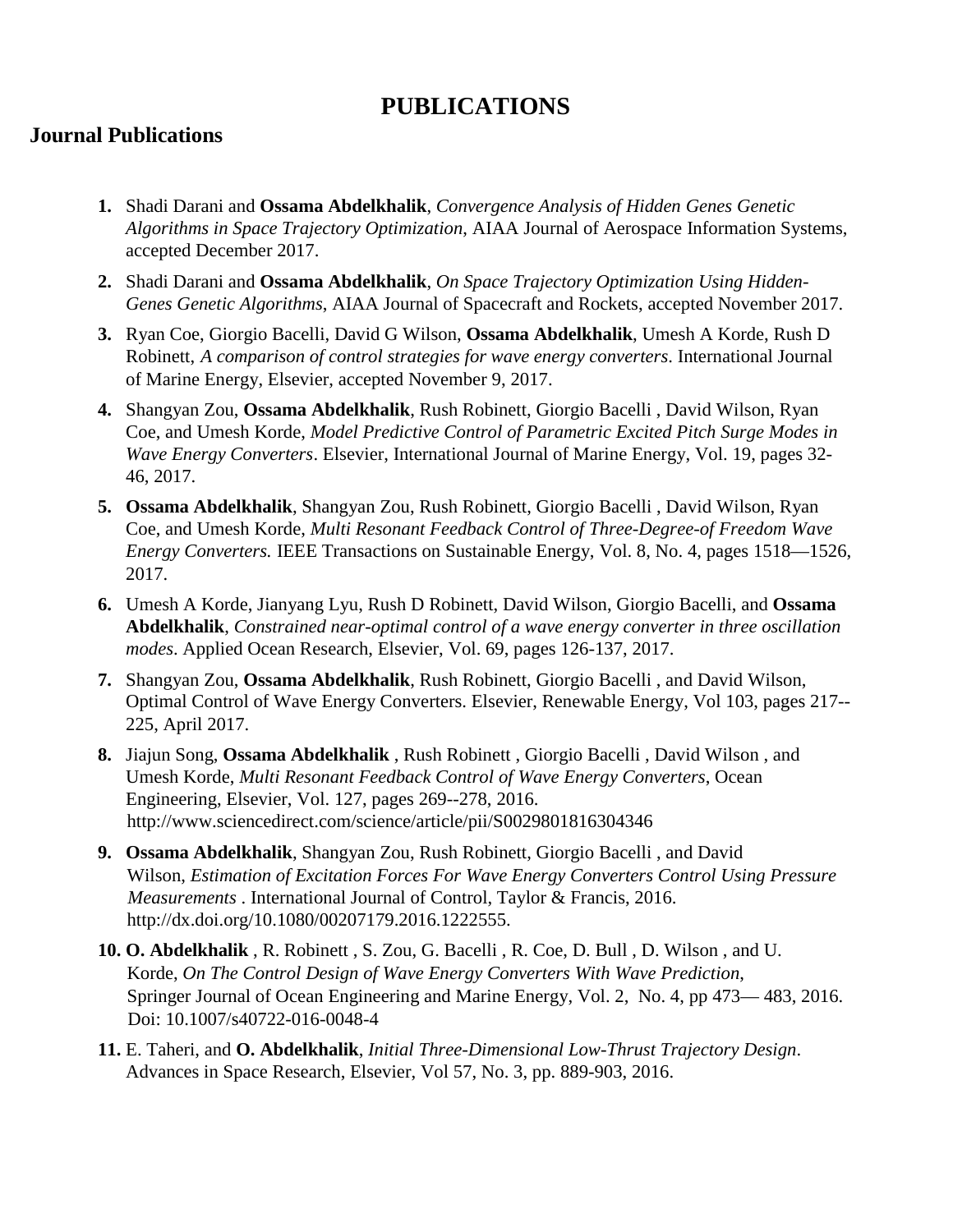- **12.** E. Taheri, and **O. Abdelkhalik**, *Fast Initial Trajectory Design for Low-Thrust Restricted-Three Body Problems*. Journal of Guidance, Control, and Dynamics, AIAA, Vol 38, No. 11, pp. 2146- 2160, 2015.
- **13.** H.M. Nyew, **O. Abdelkhalik,** and N. Onder*, Structured-Chromosome Evolutionary Algorithms For The Variable-Size Autonomous Interplanetary Trajectory Planning Optimization*. Journal of Aerospace Information Systems, AIAA, Vol. 12, No. 3 (2015), pp. 314- 328. doi: 10.2514/1.I010272.
- **14.** Shu Ting Goh, Seyed A.(Reza) Zekavat, and **Ossama Abdelkhalik***, LEO Satellite Formation for SSP: Energy and Doppler Analysis*, IEEE Transactions on Aerospace and Electronic Systems, IEEE, Vol. 51, No. 1, doi: 10.1109/TAES.2014.120333, Jan. 2015.
- **15.** S.T. Goh, **O. Abdelkhalik** and S. R. Zekavat*, A Weighted Measurement Fusion Kalman Filter Implementation for UAV Navigation*, Aerospace Science and Technology, Elsevier, Volume 28, Number 1, pp 315 – 323, 2013.
- **16. O. Abdelkhalik**, *Hidden Genes Genetic Optimization for Variable-Size Design Space Problems*. Journal of Optimization Theory and Applications, Springer, Volume 156, Number 2, February 2013.
- **17. O. Abdelkhalik**, *Autonomous Planning of Multi gravity-Assist Trajectories with Deep Space Maneuvers Using a Differential Evolution Approach*. International Journal of Aerospace Engineering, Hindawi, vol. 2013, Article ID 145369, 2013.
- **18.** Nicholas Mastricola and **Ossama Abdelkhalik**, *Comparison of Relativistic Perturbations on Spacecraft Earth Orbits*, IIUM Engineering Journal, Volume 14, Number 1, 2013.
- **19. O. Abdelkhalik** and E. Taheri, *Approximate On-Off Low-Thrust Space Trajectories using Fourier Series*. AIAA Journal of spacecraft and rockets, Volume 49, Number 5, September-October 2012.
- **20. O. Abdelkhalik** and A. Gad, *Dynamic-Size Multi-Population Genetic Optimization for Multi-Gravity-Assist Trajectories*, AIAA Journal of Guidance, Control, and Dynamics, Volume 35, Number 2, pp 520–529, March-April 2012.
- **21.** S. T. Goh, **O. Abdelkhalik** and S.R. Zekavat, *Constraint estimation of spacecraft formations orbits using relative positions measurements.* AIAA Journal of Guidance, Control, and Dynamics, Volume 35, Number 2, pp 387–397, March-April 2012*.*
- **22.** S.T. Goh, **O. Abdelkhalik** and S. R. Zekavat*, Implementation of Differential Geometric Filter For Spacecraft Formation Orbit Estimation*, International Journal of Aerospace Engineering, Hindawi, vol. 2012, Article ID 910496, 2012. doi:10.1155/2012/910496.
- **23.** E. Taheri and **O. Abdelkhalik**, *Shape Based Approximation of Constrained Low-Thrust Space Trajectories using Fourier Series*. AIAA Journal of spacecraft and rockets, Volume 49, Number 3, May - June 2012.
- **24.** A. Gad, **O. Abdelkhalik**. *Hidden Genes Genetic Algorithm for Multi-Gravity-Assist Trajectories Optimization*, AIAA Journal of Spacecraft and Rockets, AIAA, Vol. 48, No 4, pp 629-641, July-August 2011.
- **25.** S. T. Goh, **O. Abdelkhalik** and S.R. Zekavat, *Spacecraft Formation Orbit Estimation using WLPS-based Localization,* International Journal of Navigation and Observation, Hindawi, Volume 2011, Article ID 654057, 2011.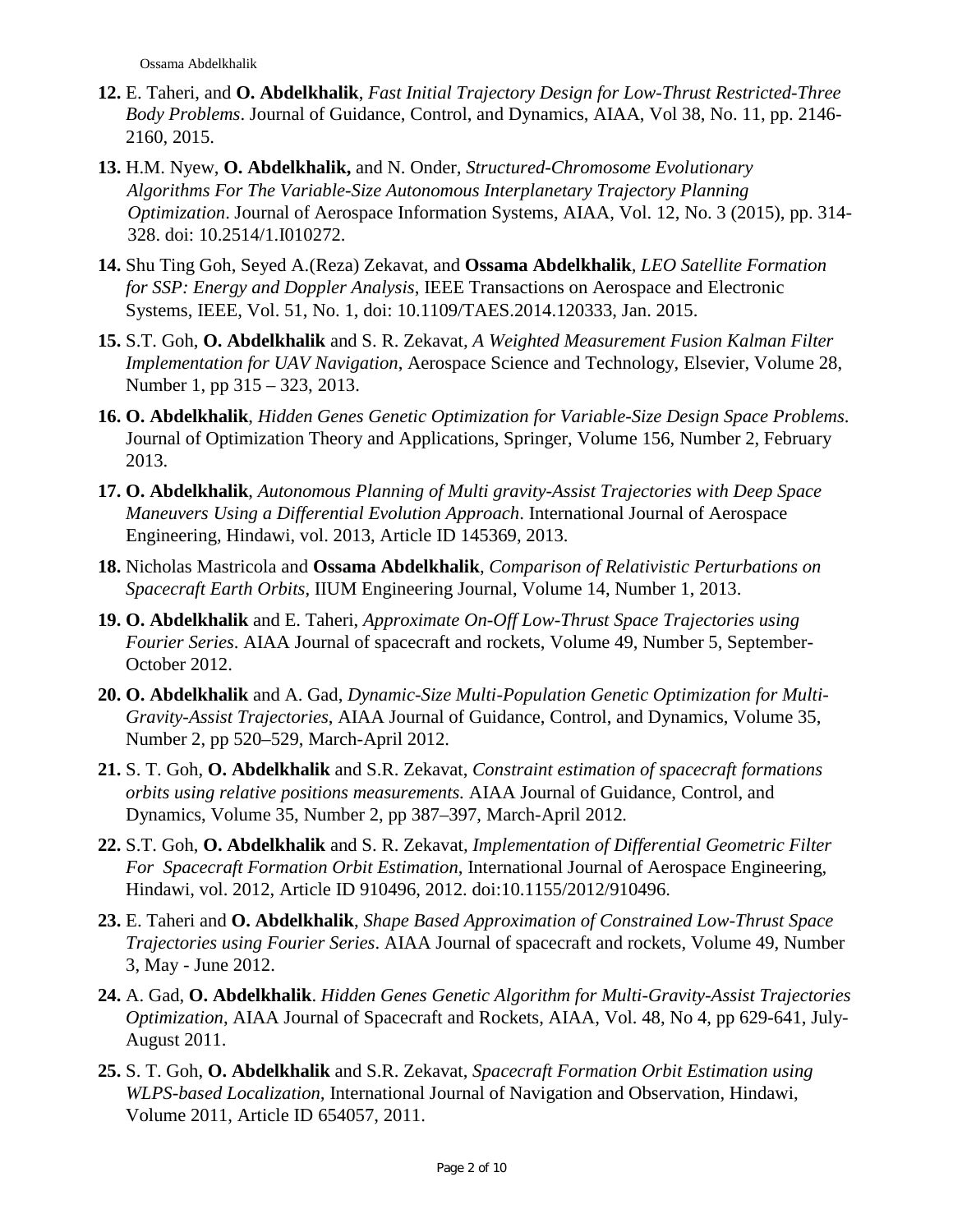- **26. O. Abdelkhalik**, A. Gad. *Optimization of space orbits design for Earth orbiting missions*, Acta Astronautica, Elsevier, Vol. 68, No. 7-8, pp 1307–1317, April-May 2011. doi:10.1016/j.actaastro.2010.09.029.
- **27. O. Abdelkhalik**. *Initial Orbit Design from Ground Track Points*, Journal of Spacecraft and Rockets, AIAA, Vol. 47, No 1, Jan.-Feb. 2010.
- **28.** A. Gad, and **O. Abdelkhalik***. Repeated Shadow Track Orbits for Space-SunSetter Missions*. International Journal of Aerospace Engineering, Volume 2009 (2009), Article ID 561495, doi:10.1155/2009/561495. http://www.hindawi.com/journals/ijae/2009/561495.html
- **29. O. Abdelkhalik**, D. Mortari. *On The N-Impulse Orbit Transfer Using Genetic Algorithms*, Journal of Spacecraft and Rockets, AIAA, Vol. 44, No 2, March-April 2007.
- **30. O. Abdelkhalik**, D. Mortari. *Orbit Design for Ground Surveillance Missions Using Genetic Algorithms*. Journal of Guidance Dynamics and Control, AIAA, Vol. 29, No 3, Sep. 2006.
- **31. O. Abdelkhalik**, D. Mortari. *On The Two-*Way Orbits. Journal of Celestial Mechanics and Dynamical Astronomy, Springer, Vol. 94, No 4, April 2006, pp 399-410.
- **32. O. Abdelkhalik**, B. Nairouz, T. Weaver, B. Newman. *MicroMaps Space Mission Analysis and Design*. Journal of Space Mission Architecture - NASA Jet Propulsion Lab, Fall 2003, pp 61- 100.

## **Journal Publications in Review**

- **1. Ossama Abdelkhalik**, and Shadi Darani, *Evolving Hidden Genes in Genetic Algorithms For Systems Architecture Optimization*, ASME Journal of Dynamic Systems, Measurement and Control, submitted May 2017, **Accepted Pending Revisions** Dec 2017.
- **2. Ossama Abdelkhalik**, Shangyan Zou, Rush Robinett, Giorgio Bacelli , David Wilson, Ryan Coe, *Control of Three-Degree-of-Freedom Wave Energy Converters Using Pseudo-Spectral Methods.* ASME Journal of Dynamic Systems, Measurement and Control, submitted December 7, 2016, **Accepted Pending Revisions**.
- **3.** Shangyan Zou, **Ossama Abdelkhalik**, *Time Varying Linear Quadratic Optimal Control for Three-Degrees-Of-Freedom Wave Energy Converters*. Renewable Energy, Elsevier, submitted November 07, 2017
- **4. Ossama Abdelkhalik**, and Shadi Darani, *Optimization Of Nonlinear Wave Energy Converters*, IEEE Transactions on Sustainable Energy, submitted July 2017.
- **5. Ossama Abdelkhalik**, Shangyan Zou, and Rush, Robinett, *Constrained Control Of Two-Body Heaving Wave Energy Converters.* Renewable Energy, Elsevier, submitted July 2017, Revision received December 24, 2017.
- **6. Ossama Abdelkhalik**, Shadi Darani, and Rush Robinett, *A Hamiltonian Surface Shaping Approach for Control System Analysis and Design of Nonlinear Wave Energy Converters*, Ocean Engineering, Elsevier, submitted September 2017.
- **7.** Ehsan Taheri, Di Wu, **Ossama Abdelkhalik**, Shangyan Zou, Shadi Darani, Brandon Jackson, Jacob Liimatta**.** *A Space Trajectory Optimization For Debris Removal Mission - GTOC9.* ESA ACT Acta Futura, 2017.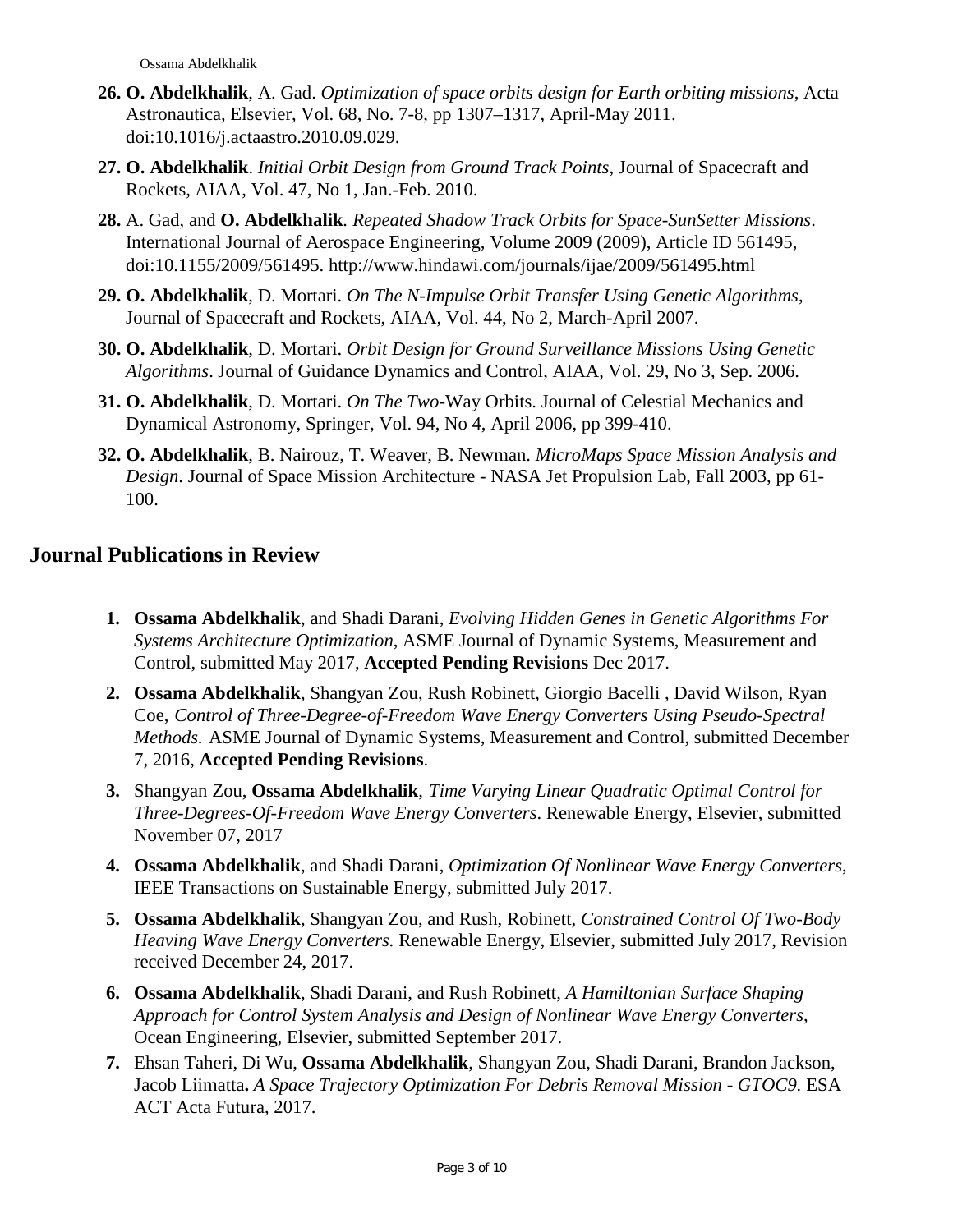- **8. O. Abdelkhalik** , S. Zou, R. Robinett , G. Bacelli , R. Coe, D. Wilson , and U. Korde, *A Dynamic Programming Approach For Control Optimization of Wave Energy Converters,*  Proceedings of the Institution of Mechanical Engineers, Part C: Journal of Mechanical Engineering Science, Sage Publications, submitted October 2017
- **9. Ossama Abdelkhalik**, Shangyan Zou. *Control of Wave Energy Converters Using a Simple Dynamic Model*, IEEE Transactions on Sustainable Energy, submitted December 8, 2017.
- **10.** M. Dessouki, K. Prabhu, and **O. Abdelkhalik**. Spacecraft Magnetic Attitude Control Without Magnetic Field Measurements, AIAA Journal of Spacecraft and Rockets, submitted December 18, 2017
- **11.** M. Dessouki and **O. Abdelkhalik**. *Wave Prediction using Wave Rider Position Measurements and NARX Network in Wave Energy Conversion*. *Ocean Engineering, Elsevier,* submitted December 24, 2017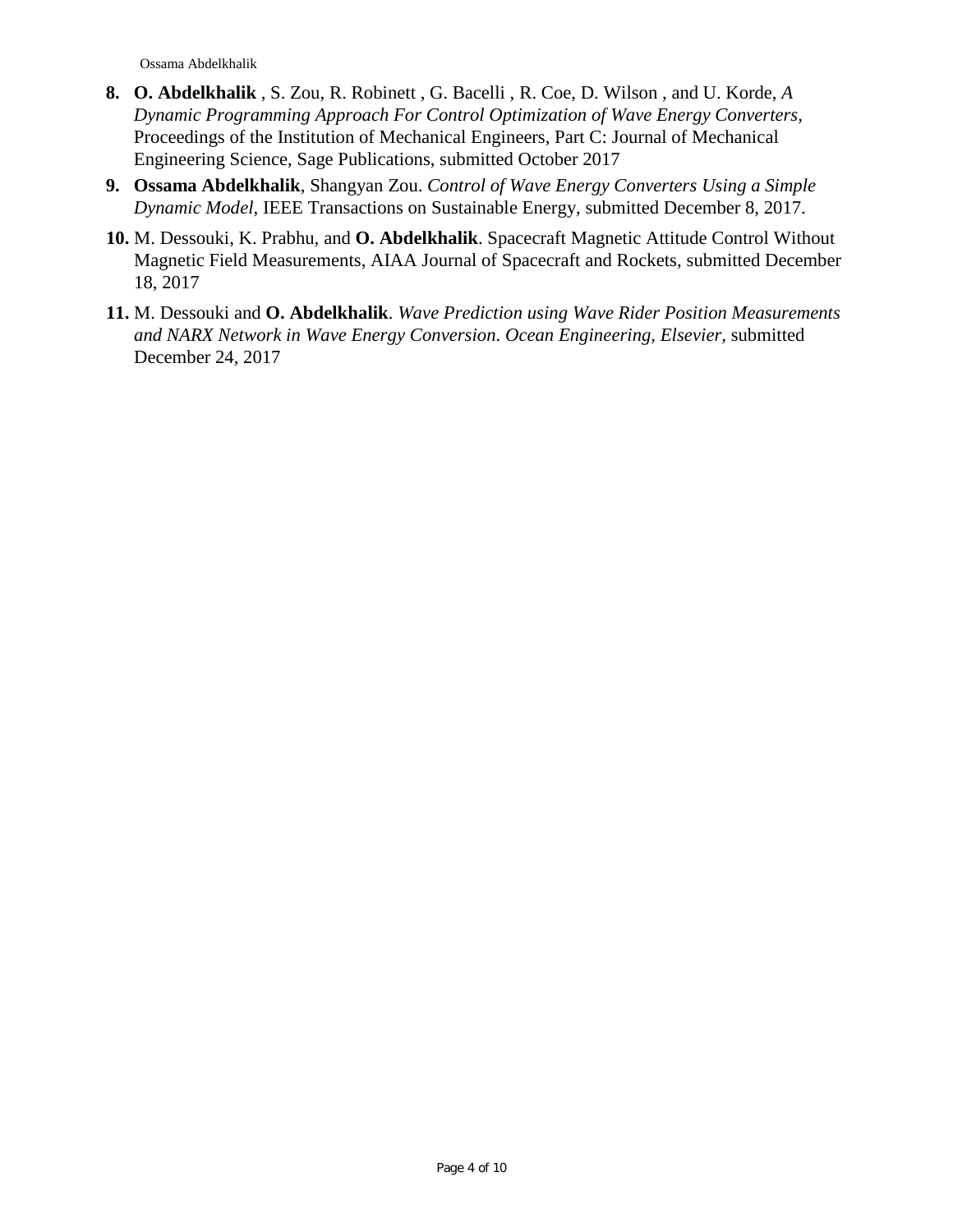### **Patents**

- **1. Ossama Abdelkhalik**, Rush Robinett, Shangyan Zou, Giorgio Bacelli , and David Wilson. "Optimal Control of Wave Energy Converters." US Application. No. 15/466,605, Filing Date: provisional: 12/09/2016, non-provisional March 22, 2017
- **2.** David G. Wilson, Giorgio Bacelli, Rush D. Robinett III, **Ossama Abdelkahalik** and Jiajun Song. "PROPORTIONAL-DERIVATIVE COMPLEX CONJUGATE CONTROL OF A WAVE ENERGY CONVERTER." US Application. No. 62/432,401, Filing Date 12/09/2016.
- **3.** David G. Wilson, Giorgio Bacelli, Ryan G. Coe, **Ossama Abdelkhalik**, Shangyan Zou, Rush D. Robinett III, and Umesh A. Korde "MULTI-RESONANT FEEDBACK CONTROL OF MULTIPLE DEGREE-OF-FREEDOM WAVE ENERGY CONVERTERS." US Application. No. 62/432,409, Filing Date 12/09/2016.
- **4.** David G. Wilson, Giorgio Bacelli, Ryan G. Coe, **Ossama Abdelkhalik**, Shangyan Zou and Rush D. Robinett III "PSEUDO-SPECTRAL METHOD TO CONTROL THREEDEGREE-OF-FREEDOM WAVE ENERGY CONVERTERS." US Application. No. 62/432,427, Filing Date 12/09/2016.
- **5.** David G. Wilson, Giorgio Bacelli, Ryan G. Coe, **Ossama Abdelkhalik**, Shangyan Zou, Rush D. Robinett III, and Umesh Korde "Model predictive control of parametric excited pitch-surge modes in wave energy converters." US Application. No. 62/432,417, Filing Date 12/09/2016.

## **Book Chapter**

**1. Ossama Abdelkhalik**; "*Implementation Of Kalman Filter For Localization",* chapter 19 in *"Position Location - Theory, Practice and Advances: A Handbook for Engineers and Academics*," 1st Edition, John Wiley-IEEE Press, 2011.

### **Books**

- 1. Raed Kafafy and **Ossama Abdelkhalik**; "*Space Mechanics for Engineers",* 2nd edition, Perpustakaan Negara Malaysia Cataloguing-in-Publication Data, ISBN 978-983-259998-2, 2013.
- 2. **In Preparation**: **Ossama Abdelkhalik**; "*Engineering Systems Optimization-Introduction and Recent Advances in Systems Architecture Design",* CRC PRESS, Boca Raton, FL, USA. Expected publication date: summer 2018.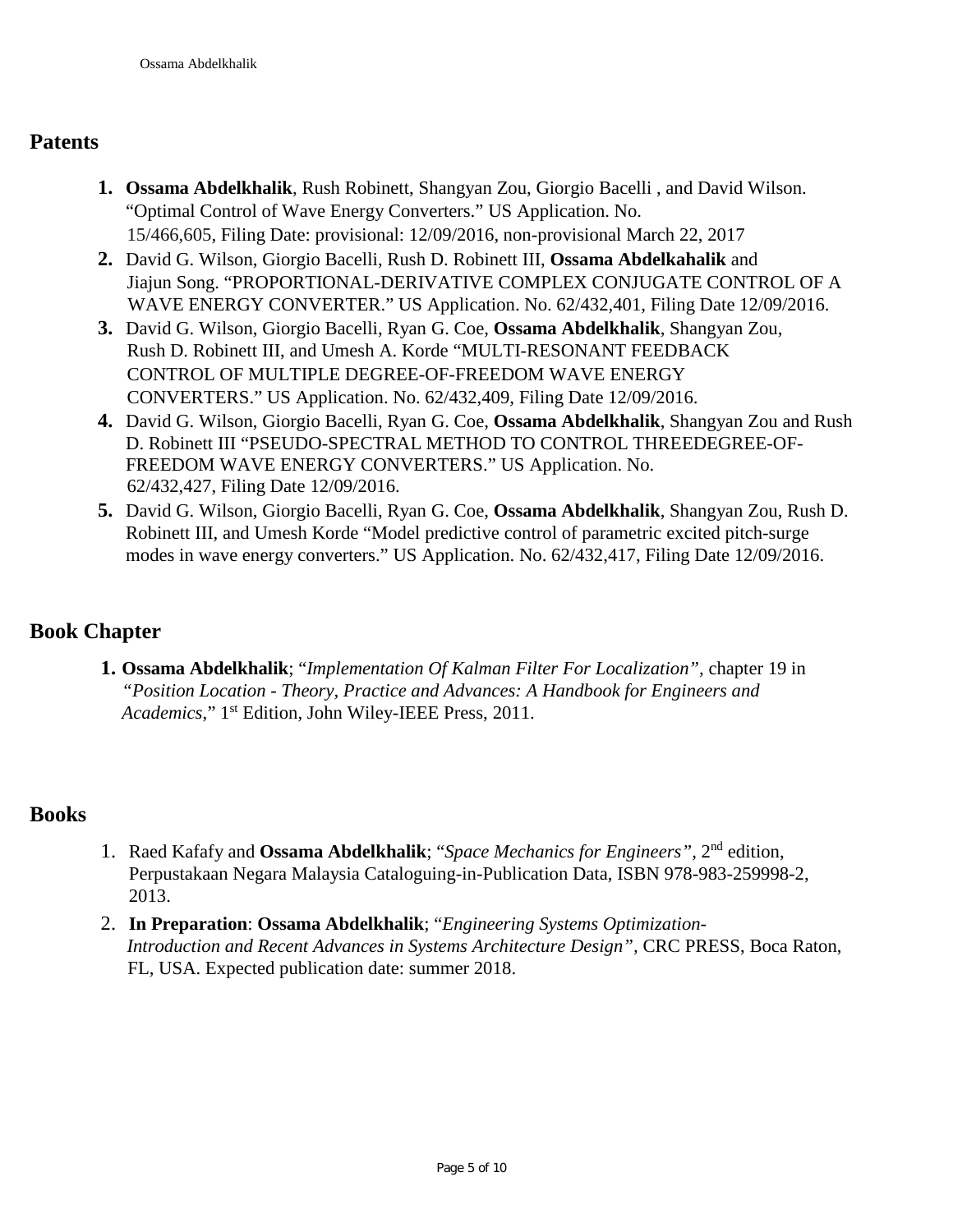## **Conference Proceedings (presenter underlined)**

- **1.** Ryan Coe, Giorgio Bacelli, **Ossama Abdelkhalik***. Statistical Power Take-Off and Energy Storage Sizing for Point Absorber Wave Energy Converters: A Device for Operation Off the U.S. East Coast.* The 37th International Conference on Ocean, Offshore & Arctic Engineering, OMAE2018, ASME, Madrid, Spain, June 17-22, 2018.
- **2. Ossama Abdelkhalik,** Shangyan Zou, Rush Robinett, and Umesh Korde**.** *Time-Varying Linear Quadratic Gaussian Optimal Control for Three-Degree-of-Freedom Wave Energy Converters.* The  $12<sup>th</sup>$  European Wave and Tidal Energy Conference (EWTEC), Cork, Ireland, 27 August – 2 September, 2017.
- **3.** Umesh Korde, Rush Robinett, David Wilson, Giorgio Bacelli, **Ossama Abdelkhalik.** *Wave-by-Wave Control of a Wave Energy Converter with Deterministic Wave Prediction.* The 12<sup>th</sup> European Wave and Tidal Energy Conference (EWTEC), Cork, Ireland, 27 August – 2 September, 2017.
- **4.** Shangyan Zou, **Ossama Abdelkhalik**, Umesh Korde, Rush Robinett. *Switching Control for Constrained Wave Energy Converters.* The MTS IEEE OCEANS 2017, Anchorage, Alaska, September 18--21, 2017.
- **5.** David Wilson, Giorgio Bacelli, Rush Robinett, Umesh Korde, **Ossama Abdelkhalik**, Steve Glover. *Order of Magnitude Power Increase from Multi-Resonance Wave Energy Converters.*  The MTS IEEE OCEANS 2017, Anchorage, Alaska, September 18--21, 2017.
- **6.** Giorgio Bacelli, Ryan Coe, David Wilson, **Ossama Abdelkhalik.** *Experimental testing and nonlinear modelling of an inverted cone heaving point absorber.* The 12<sup>th</sup> European Wave and Tidal Energy Conference (EWTEC), Cork, Ireland, 27 August - 2 September, 2017.
- **7.** Shangyan Zou, **Abdelkhalik O***. On the control of Three-Degree-of-Freedom Wave Energy Converters.* Proceedings of the ASME 2017 Power and Energy conference, June 26-30, 2017, Charlotte, North Carolina, USA.
- **8. Ossama Abdelkhalik,** Giorgio Bacelli, Ryan Coe*. WEC geometry optimization with advanced control.* The 36th International Conference on Ocean, Offshore & Arctic Engineering, OMAE2017, ASME, Trondheim, Norway, June 25-30, 2017.
- **9.** Ryan Coe, Giorgio Bacelli, **Ossama Abdelkhalik***. An assessment of WEC control performance uncertainty*. The 36th International Conference on Ocean, Offshore & Arctic Engineering, OMAE2017, ASME, Trondheim, Norway, June 25-30, 2017.
- **10. Ossama Abdelkhalik**, Jiajun Song, Rush Robinett, Giorgio Bacelli, David Wilson, and Umesh Korde*. Feedback Control of Wave Energy Converters.* The Asian Wave and Tidal Energy Conference (AWTEC), pp 658-662, Marine Bay Sands, Singapore, October 24-28, 2016.
- **11.** Shadi Darani and **Ossama Abdelkhalik**, *Developments on The Optimization of Interplanetary Trajectories using Hidden Genes Genetic Algorithms*. AIAA/AAS Astrodynamics Specialist Conference, Long Beach, California, 13 - 16 September 2016.
- **12. Abdelkhalik O**., Shangyan Zou, Giorgio Bacelli, Rush Robinett, David Wilson, Ryan Coe*. Estimation of excitation force on wave energy converters using pressure measurements for feedback control.* OCEANS 2016 MTS/IEEE Monterey, September 19-23, 2016.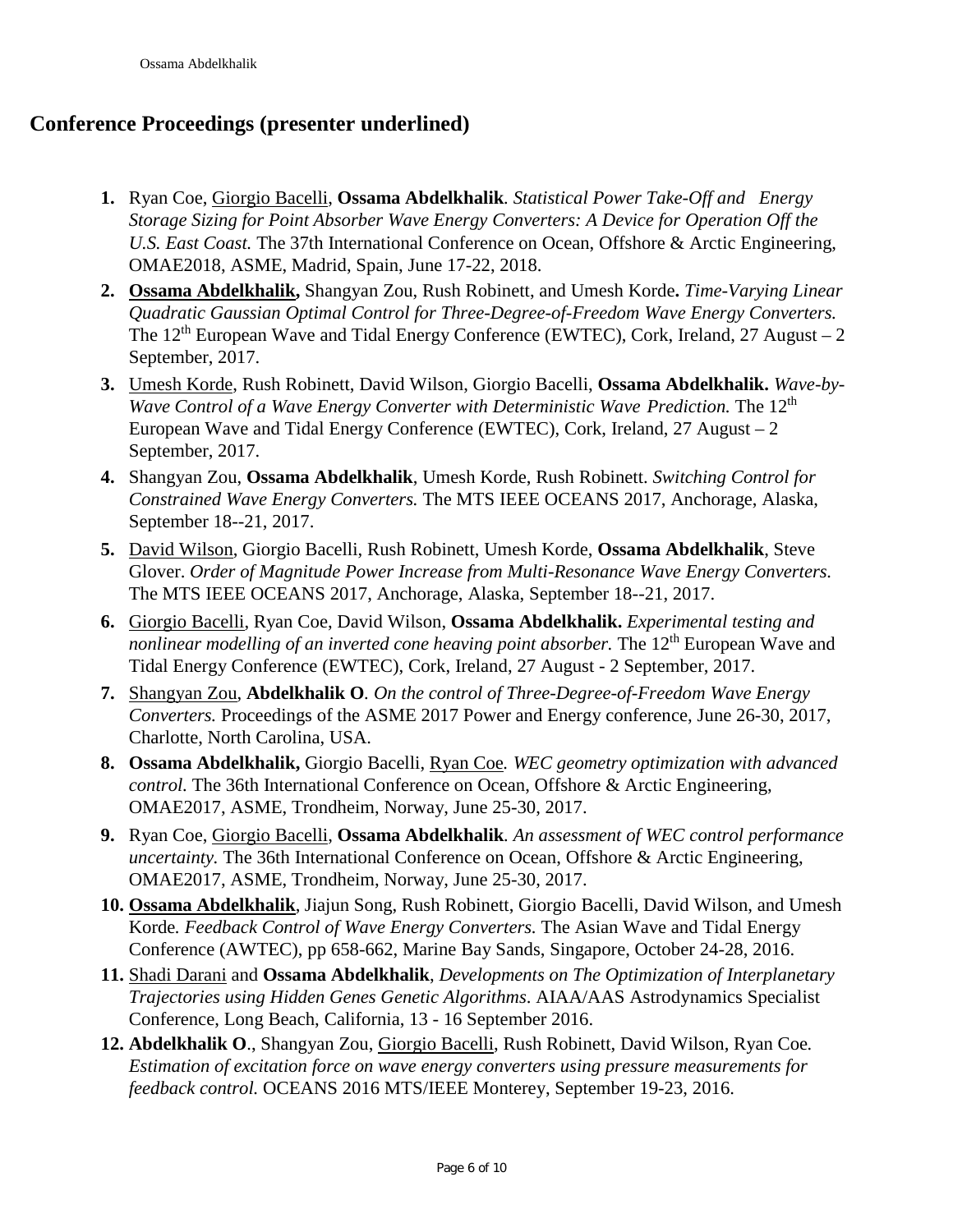- **13. Ossama Abdelkhalik**, and Shadi Darani*. Hidden Genes Genetic Algorithms for Systems Architecture Optimization*. ACM Proceedings, Genetic and Evolutionary Computation Conference, GECCO '16, July 20–24, 2016, Denver, CO, USA. http://http//dx.doi.org/10.1145/2908812.2908819
- **14.** Giorgio Bacelli, Ryan Coe, Diana Bull, David Wilson, **Abdelkhalik O**., Rush Robinett, and Umesh Korde*. A linear comparison of WEC control strategies.* The 2016 Marine Energy Technology Symposium (METS), Washington DC, April 25-27, 2016.
- **15. Ossama Abdelkhalik**, and Shadi Darani. *Piecewise Initial Trajectory Design Using Linearized Dynamic Models.* AAS/AIAA Astrodynamics Specialist Conference, AAS 15-817, Vail, CO, August 9-13, 2015.
- **16.** Taheri, E., and **Abdelkhalik O***. Constraint Low-Thrust Trajectory Planning in Three Body Dynamic Models: Fourier Series Approach.* AIAA Space and Astronautics Forum and Exposition, AIAA-2014-4464, San Diego, CA, August 4-7, 2014.
- **17.** Taheri, E., and **Abdelkhalik O***. Solar Electric-Powered Low-Thrust Trajectory Optimization Using Genetic Algorithm.* AIAA Space and Astronautics Forum and Exposition, AIAA-2014- 4464, San Diego, CA, August 4-7, 2014.
- **18.** Taheri, E., and **Abdelkhalik O***. Approximation of Constraint Low-Thrust Space Trajectories in three-body dynamic models using Fourier series.* AAS/AIAA Space Flight Mechanics Meeting, AAS 13-251, Kauai, Hawaii, February 10-14, 2013.
- **19. O. Abdelkhalik**, Ahmed Daoud, and Shu Ting Goh. *Dynamic Penalty Function Evolution Algorithms for History Matching of Oil and Gas Reservoir Models*. 2012 SPE Kuwait International Petroleum Conference and Exhibition, Society of Petroleum Engineers, SPE-163372-MS, Kuwait City, Kuwait, Dec 10 - 12, 2012.
- **20.** H.M. Nyew, **O. Abdelkhalik,** and N. Onder*. Structured Chromosome Evolutionary Algorithms for Multi-Gravity-Assist Trajectories Optimization.* AAS/AIAA Astrodynamics Specialist Conference, AIAA 2012-4522, Minneapolis, MN, Aug 12 - August 16, 2012.
- **21. O. Abdelkhalik***. Multi-Gravity-Assist Trajectories Optimization: Comparison between the Hidden Genes and the Dynamic-Size Multiple Populations Genetic Algorithms.* AAS/AIAA Astrodynamics Specialist Conference, AAS 11-620, Girdwood, Alaska, July 31 - August 4, 2011.
- **22.** Taheri, E., and **Abdelkhalik O***. Approximation of Constraint Low-Thrust Space Trajectories using Fourier Series.* AAS/AIAA Astrodynamics Specialist Conference, AAS 11-555, Girdwood, Alaska, July 31 - August 4, 2011.
- **23.** S.A. ZekavatU and **O. Abdelkhalik**. *Space-based power grids introduction: Feasibility study*. 2011 IEEE Aerospace Conference, Big Sky, MT, 5-12 March 2011.
- **24.** Lawrence P. Nicastro III, Mohammed A. Azeez, J. Dhainaut, S.N. Gangadharan, C. Subramanian, and **O. Abdelkhalik***, Hybrid Control System For a Launch Vehicle and Spacecraft Antenna Boom Structure*, 51st AIAA/ASME/ASCE/AHS/ASC Structures, Structural Dynamics, and Materials Conference, AIAA 2010-2956, 12 - 15 April 2010, Orlando, Florida, USA.
- **25. Abdelkhalik O**., and Gad, A*. Optimal Orbit Design for Regional Coverage Using Genetic Algorithm.* AAS/AIAA Astrodynamics Specialist Conference, AAS 10-205, San Diego, CA, February 14-17, 2010.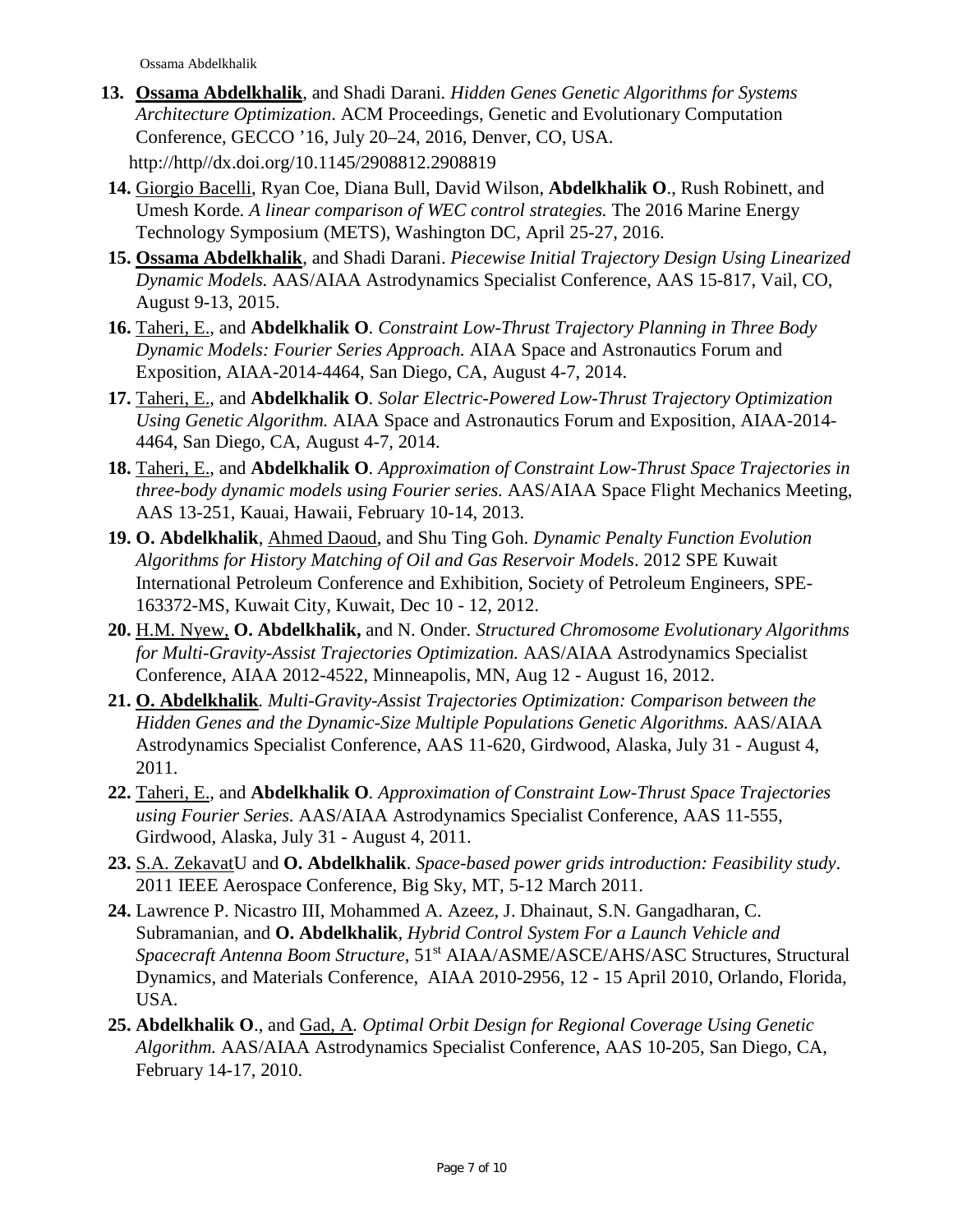- **26. Abdelkhalik O.**, and Gad, A*. N-Impulse Interplanetary Orbit Transfer Using Genetic Algorithms with Application to Mars Mission.* AAS/AIAA Astrodynamics Specialist Conference, AAS 10-167, San Diego, CA, February 14-17, 2010.
- **27. Abdelkhalik, O.**, and Gad, A. *Initial Orbit Design for Regional Coverage*. AAS/AIAA Astrodynamics Specialist Conference, AAS 09-303, Pittsburgh, PA, August 9-13, 2009
- **28.** Gad, A., and **Abdelkhalik, O.** *Repeated Shadow Track Orbits*. AAS/AIAA Astrodynamics Specialist Conference, AAS 09-434, Pittsburgh, PA, August 9-13, 2009.
- **29.** Zekavat, S.R., **Abdelkhalik, O.**, and Fuhrmann, D. *Wireless Solar Power Transfer via Distributed LEO Satellites.* The National workshop on New Research Directions for Future Cyber-Physical Energy Systems, Baltimore, MD, June 3, 4, 2009
- **30.** Goh, S.T., **Abdelkhalik, O.**, and Zekavat, S.R. *Spacecraft Constellation Orbit Estimation Via a Novel Wireless Positioning System*. 19th AAS/AIAA Space flight Mechanics Meeting, Savannah, GA, AAS 09-116, February 8-12, 2009.
- **31.** Farahat, A. and **Abdelkhalik, O**., *On The Optimal Estimation Of Dynamic Systems.* F. Landis Markley Astronautics Symposium, AAS 08-304, AAS, MD, USA, July 2008.
- **32.** Zekavat, S.R., **Abdelkhalik, O**., Tong, H. *Wireless Local Positioning Systems with Applications in Aircraft Relative Positioning and Spacecraft Constellations Navigation*. ICNS Conference, MD, 5-7 May 2008.
- **33. O. Abdelkhalik**, D. Mortari. *Space Surveillance Using Star Trackers, Orbit Estimation*. 16th AAS/AIAA Space flight Mechanics Meeting, AAS 06-232, Tampa, FL, January 22-26, 2006.
- **34. O. Abdelkhalik**, T. Alberts*. Interval Control of Formations in Eccentric Orbits*. 14th AAS/AIAA Space flight Mechanics Meeting, Maui, Hawaii, February 8-12, 2004. 35.
- **35. O. Abdelkhalik**, D. Mortari. *Satellite Constellation Design for Earth Observation*. 15th AAS/AIAA Space flight Mechanics Meeting, Copper Mountain, Colorado, January 23-27, 2005.
- **36. O. Abdelkhalik**, D. Mortari. *The Two-Way Orbits Set*. IEEE Aerospace Conference, Big sky, MT, March 5-12, 2005.
- **37. O. Abdelkhalik**, D. Mortari, *Reconnaissance Problem Using Genetic Algorithms*. 15th AAS/AIAA Space flight Mechanics Meeting, Copper Mountain, Colorado, January 23-27, 2005.
- **38.** D. Mortari, **O. Abdelkhalik**, C. Bruccoleri. *Relative Flower Constellation with applications for Planetary Exploration.* 15<sup>th</sup> AAS/AIAA Space flight Mechanics Meeting, Copper Mountain, Colorado, January 23-27, 2005.
- **39.** S. Hassan, M. Argoun, M. Bayoumi, and **O. Abdelkhalik**. *Remote Sensing Satellites Orbits Control*. The Technical Military Academy Conference, Egypt in May 2001.
- **40.** P. Bianco, L. De Rocco, **O. Abdelkhalik**. *Orbit Control of MITA-class satellites with FEEP electric propulsion* system. S5a.4, Proceedings of the 5th International Symposium "Small Satellites Systems and Services", France, 2000.
- **41.** S. T. Goh, **O. Abdelkhalik** and S.R. Zekavat, *Differential Geometric Estimation For Spacecraft Formations Orbits via a Novel Wireless Positioning System*, IEEE Aerospace Conference, March 6-13, 2010, Big Sky, Montana
- **42.** S. T. Goh, C. Passarello, and **O. Abdelkhalik***, Spacecraft Relative Attitude Determination*, IEEE Aerospace Conference, March 6-13, 2010, Big Sky, Montana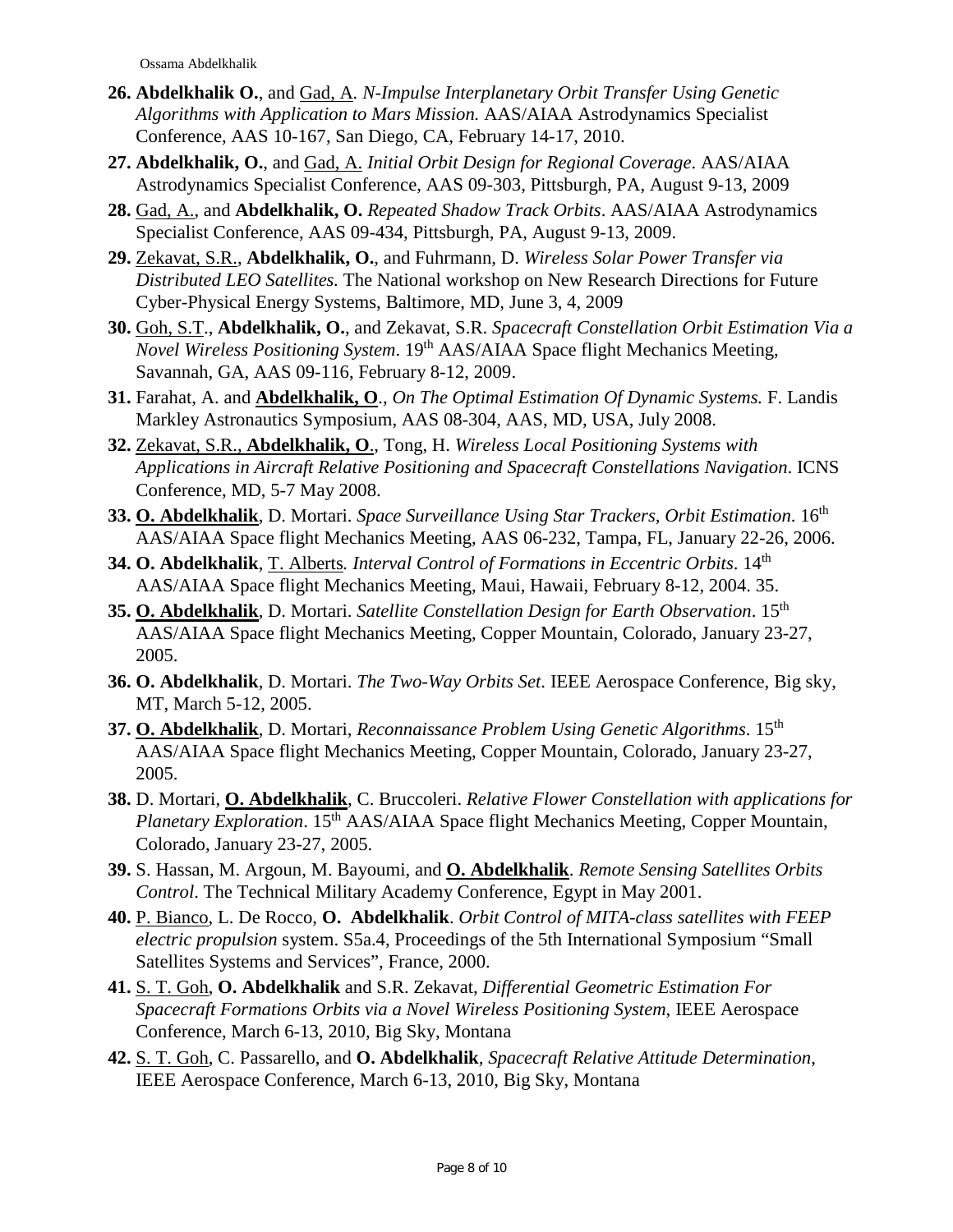- **43.** S.R. Zekavat, **O. Abdelkhalik**, S. T. Goh, and D. R. Fuhrmann, *A Novel Space Based Solar Power Collection via LEO Satellite Networks: Orbital Management via Wireless Local Positioning Systems*, IEEE Aerospace Conference, March 6-13, 2010, Big Sky, Montana
- **44.** M. Taylor, R.Khatri, J. Dhainaut, S.N. Gangadharan, C. Subramanian, and **O. Abdelkhalik***, Hybrid Control System For Spacecraft Antenna Boom,* ASME International Mechanical Engineering Congress and Exposition, IMECE2009-11303, November 13-19, 2009, Lake Buena Vista, Florida, USA.

### **Conference Presentations**

**1. Abdelkhalik O**., Rush Robinett, Giorgio Bacelli, Ryan Co-e, Diana Bull, David Wilson, and Umesh Korde*. Control Optimization of Wave Energy Converters Using a Shape-Based Approach.* ASME Power & Energy 2015 conference, San Diego, CA, June 28 – July 2, 2015.

### **Workshop Presentations**

**1. O. Abdelkhalik**, R. Robinett, G. Bacelli, D. Wilson, and Umesh Korde. *Optimal Control of Wave Energy Converters,* The 11th MTS Buoy Workshop 2016, Woods Hole Oceanographic Institution, Quissett Campus, Woods Hole, MA. April 18-21, 2016

### **Magazine Articles**

**1.** (invited paper) **O. Abdelkhalik**, S. Zou, R. Robinett, G. Bacelli, D. Wilson, *ASME: Wave energy conversion: control of the buoy heave motion,* Top Story, ASME Energy Tech magazine, May 2016, appeared online April 22, 2016. http://www.energytech.com/advanced\_energy/article\_1001da4a-07da-11e6-a5ac-37c919238338.html

### **Posters**

**1. O. Abdelkhalik**, D. Mortari, *The Flower Constellations, Theory, Design, and Applications*. InSAR workshop, Oxnard, CA, 2004. (Invited Speaker)